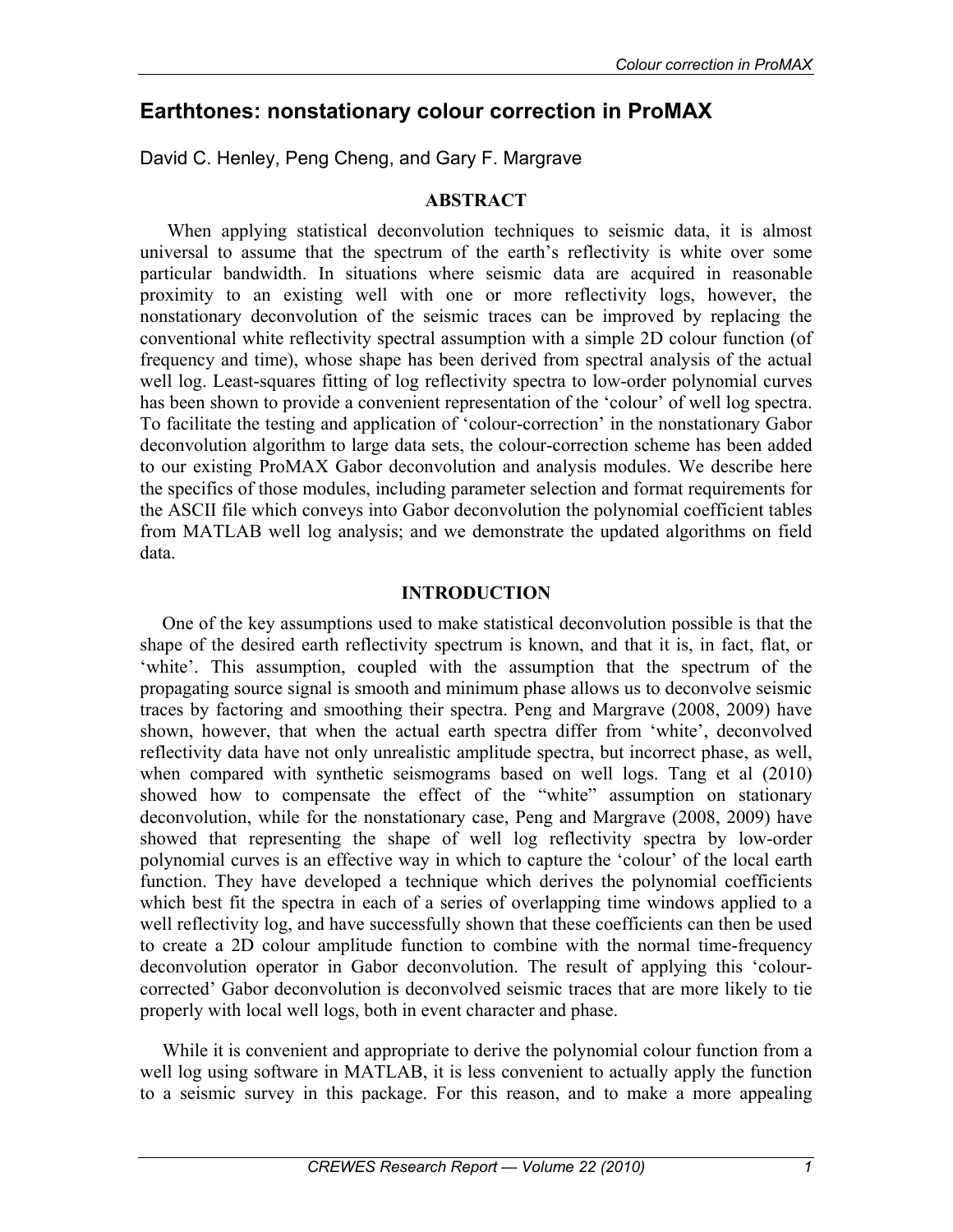software release to sponsors, we have upgraded two of our ProMAX modules, Gabor2, and Gabor sc to enable them to incorporate and use polynomial colour spectra from the MATLAB analyses, both to generate diagnostics (Gabor sc), and to colour-correct the nonstationary deconvolution performed by both modules. In the following material, we describe the upgrades to both Gabor2 and Gabor sc, and we show in detail how to use both modules. The revised documentation for both modules is included as Appendices.

## **PRELIMINARIES**

In preparation for transferring the colour function information derived from a well log in MATLAB to a ProMAX module, Peng has modified the MATLAB script to write out an ASCII file containing a header of five lines of character information (text) identifying the well and specifying various analysis parameters, followed by one line of numerical values for each Fourier analysis window used to analyze the input reflectivity log. Hence, if spectral analysis was performed on 100 overlapping windows on a given log, the ASCII file for that log will contain 105 lines (five lines of headers, 100 of numerical data). Each data line consists of the start time of the particular analysis window followed by N+1 numerical values, where N is the order of the polynomial curve least-squares fitted to the Fourier amplitude spectrum of the log reflectivity within the window (Peng and Margrave 2009). Appendix III shows an example of an appropriate ASCII file for a well log.

The described ASCII file is the source of the colour-correction information used in our ProMAX modules. Although somewhat clumsy, we currently allow only a certain fixed number of 'words' in each line of the file header, where a word is any combination of symbols up to twelve characters in length, and the 'words' are separated by blanks. The current standards allow seven words in line one, eight words in line two, ten words in each of lines three and four, and twelve words in line five. This standard was essentially determined by examining the header information of Peng's original ASCII file and setting up the Fortran formatted character data input in the ProMAX modules accordingly. We may modify this standard to a more natural one at some point, but the requirements outlined above don't seem too onerous; and an ASCII file is easily edited to conform.

## **GABOR2 UPDATE**

The most visible update to Gabor2 is the addition to the Menu of the 'Colour correction' switch, whose default is 'No colour correction'. If the 'Apply colour correction' option is chosen, however, five new parameters appear in the menu, all required for the colour-correction procedure. The first parameter is the number of windows used in the well log analysis, the second is the time in ms from the beginning of each window to its centre (window half-width), the third is the order of the polynomial curve used, and the fourth is an exponent used to control the temporal normalization of the spectra within the windows (more detail later). Parameter five is a character string, to be edited by the user to provide the pathname for the ASCII file containing the well analysis data.

Behind the scenes, when the colour correction switch is selected, during the preparation and parameter reading stage of ProMAX, Gabor2 opens the file whose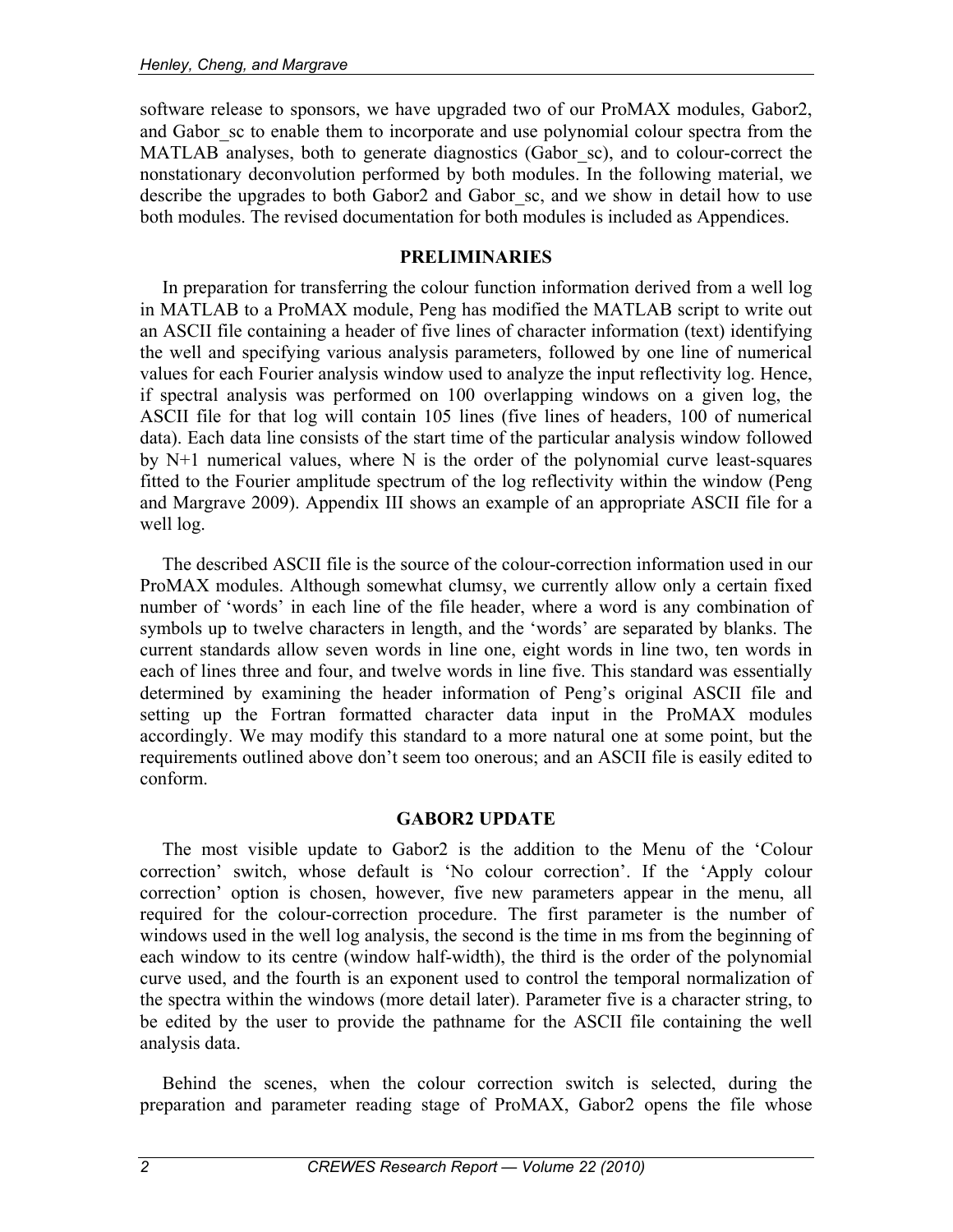pathname appears in the menu window. The program reads the first five lines of the file as character data (as detailed above), then reads the designated number of data lines in the file, before closing the file. The character data from the file are then listed in the standard program listing, as are all the coefficient values, as a check against the original file values. During program execution, if colour correction has been selected, at the point where the deconvolution operator is constructed, a new subroutine is called to create the 2D colour function from the stored input parameters and coefficients. The colour function, on the same time/frequency grid as the deconvolution operator, is divided point by point into the operator, so that application of the modified deconvolution operator applies the colour correction to the current trace.

Within the colour function subroutine, the polynomial coefficients of each order are interpolated from the well log window centre times at which they are posted to the times of the window centres for the Gabor deconvolution. For window centres outside the range of well log times, the first and last coefficient values are extrapolated. The colour function is then created by evaluating the polynomial at each window centre, using the frequency grid increment of the Gabor deconvolution. This results in a colour function which matches the sampled deconvolution operator point by point in both the time and frequency dimensions.

 It has been observed that applying the temporal amplitude variation in the colour function prestack is problematic (Cheng et al, 2010), so an optional normalization can be applied in the time dimension to dampen or eliminate the temporal amplitude variation altogether. For each polynomial spectrum in the colour function, the maximum amplitude in the frequency range from zero to one quarter Nyquist is determined, and the polynomial spectrum is divided by this amplitude raised to a power between zero and one. When the exponent is zero, no normalization occurs, but when it is unity, the spectrum is completely normalized with respect to its neighbours...all temporal amplitude variation is removed.

## **GABOR\_SC UPDATE**

The preparation stage of Gabor sc is the same as Gabor2 in that if the colour correction switch is set to the affirmative, the same five parameters are expected, including the path for the ASCII file created in the MATLAB well analysis routine. What differs in Gabor sc is the optional ability to construct the colour correction function for the sole purpose of displaying it in diagnostic mode, like the Q-function or other factors of the Gabor spectrum of an input seismic trace. In this case, the colour function is output as seismic traces, each of which is the polynomial spectrum at a corresponding Gabor window centre. These traces can be plotted in colour or greyscale as a diagnostic display to study the true 'earth function' colour (at least as portrayed by well log information). Since the colour function is evaluated on the same grid as the other factors of the Gabor spectrum, its plot can be conveniently compared with the plots of any other Gabor factor.

If applied in deconvolution mode, Gabor sc uses the constructed colour function as a divisor for each deconvolution operator, so that the colour correction is applied to each output trace. Note that since the colour function is constructed from data independent of the seismic traces, it is estimated only once, unlike the other components of the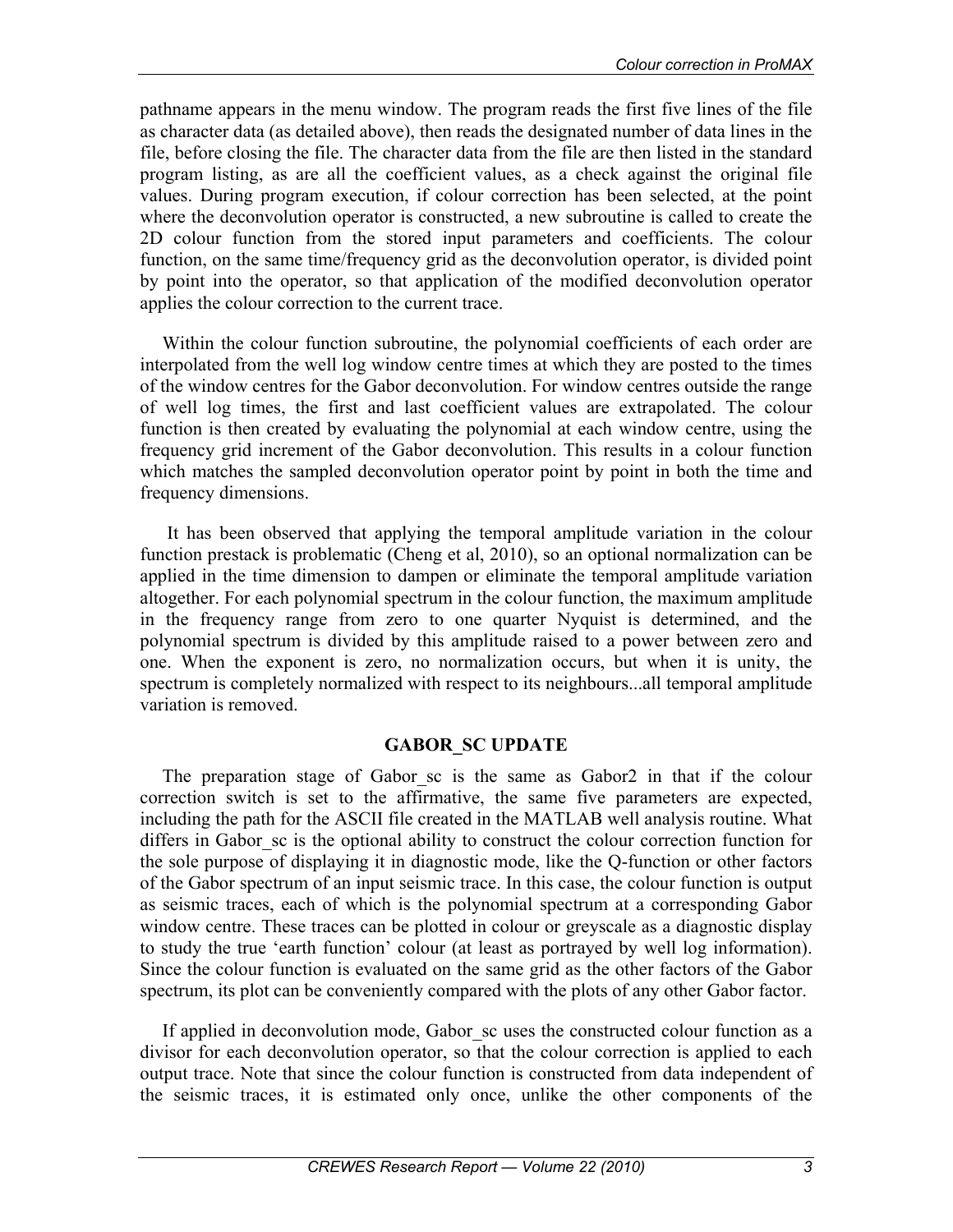deconvolution operators in Gabor sc, which are re-estimated during every iteration. Furthermore, the colour function is incorporated into each operator only once, just prior to computation of the operator minimum phase.

## **EXAMPLES**

To illustrate the operation of both updated ProMAX modules, we use Gabor\_sc in the diagnostic mode to display colour contour plots of 2D colour functions, both synthetic and real, and Gabor2 to apply these functions to ensembles of real field data. While Gabor sc has the capability to apply colour correction, as well, it is only suited to applying the correction to the individual traces of a complete seismic line, since Gabor\_sc is a surface-consistent, iterative algorithm. Gabor2, on the other hand, can apply colour correction not only to single traces and trace ensembles, but also to post-stack traces.

Figure 1 shows a synthetic 2D colour function whose magnitude varies only in the frequency dimension (stationary in time). This particular function is constructed using a second order polynomial in frequency: and its first order coefficient (linear slope) is negative, making the spectrum "red", since its largest magnitudes are at low frequencies. Figure 2 shows, in contrast, a "blue" synthetic 2D colour function, also stationary in time, constructed using a second order polynomial with a positive first order coefficient. Both these plots were created using Gabor\_sc in diagnostic mode, where the values of the colour function are output as traces whose samples are spectral magnitudes, one trace per Gabor analysis window.



FIG. 1. Synthetic 2D colour function constructed from second order polynomial in frequency. The function is constant in time, hence no temporal colour variation. Blue indicates low magnitudes, and red high magnitudes, so this is a "red" spectrum (high magnitudes at low frequencies). This plot was prepared using Gabor\_sc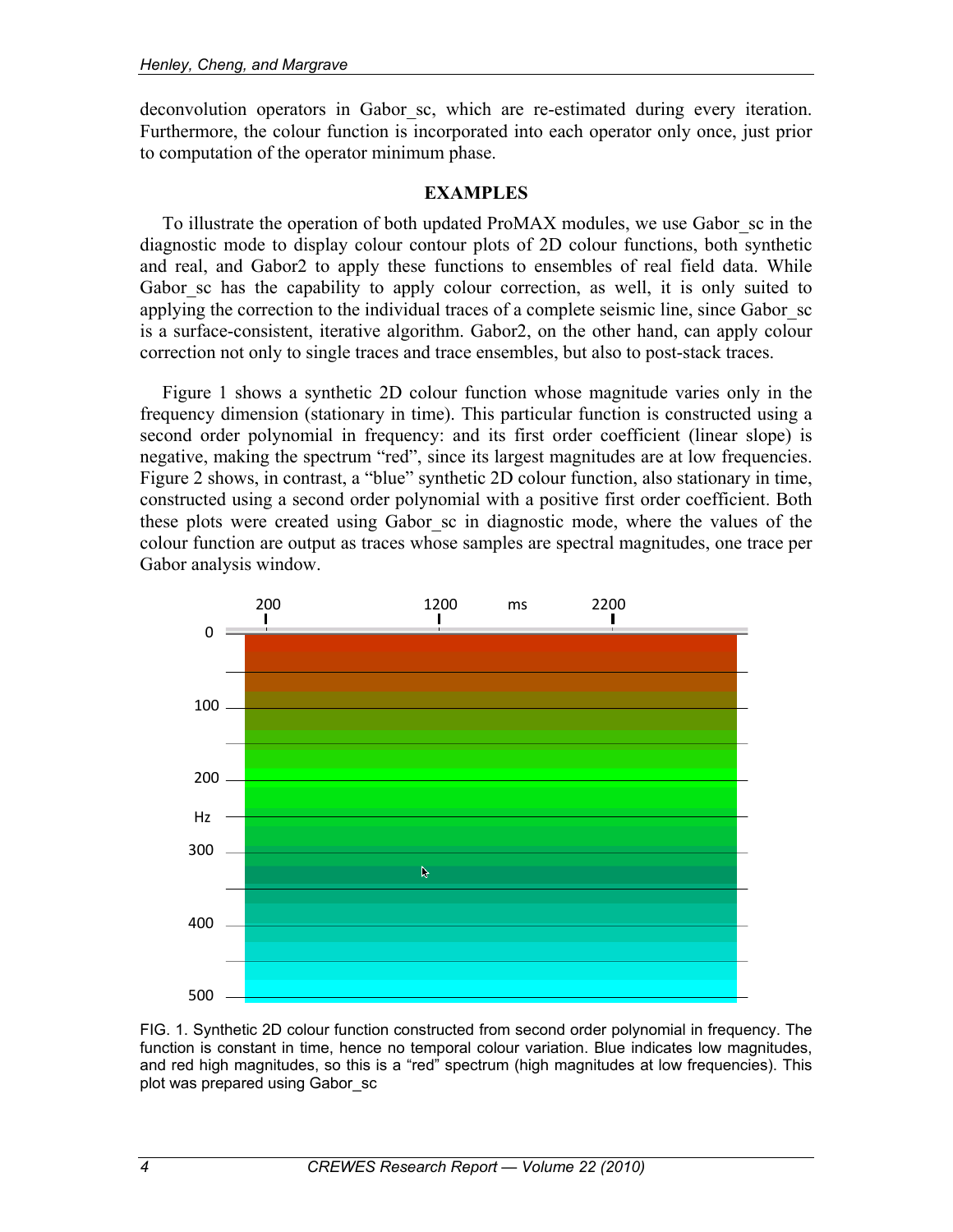



To show the influence of the colour function on Gabor deconvolution, we used a group of seismic traces from the Spring Coulee vertical component data set. Figure 3 displays the traces after Gabor deconvolution using the "white" spectrum assumption (no colour correction). Figure 4 shows the same traces after deconvolving the traces using the "red" colour function instead of the "white" assumption. Comparing this figure with Figure 3, only minor differences in appearance of the traces can be seen. In Figure 4, the higher frequencies are somewhat diminished relative to the low frequencies, as we expect. In Figure 5, however, where the traces have been deconvolved using the "blue" colour function, significant differences can be seen, not only in the frequency content of the deconvolution, but in the apparent phase of the events, as well. In particular, the higher frequency content of each event shifts the energy forward in the event, in keeping with the minimum phase constraint intrinsic to the deconvolution.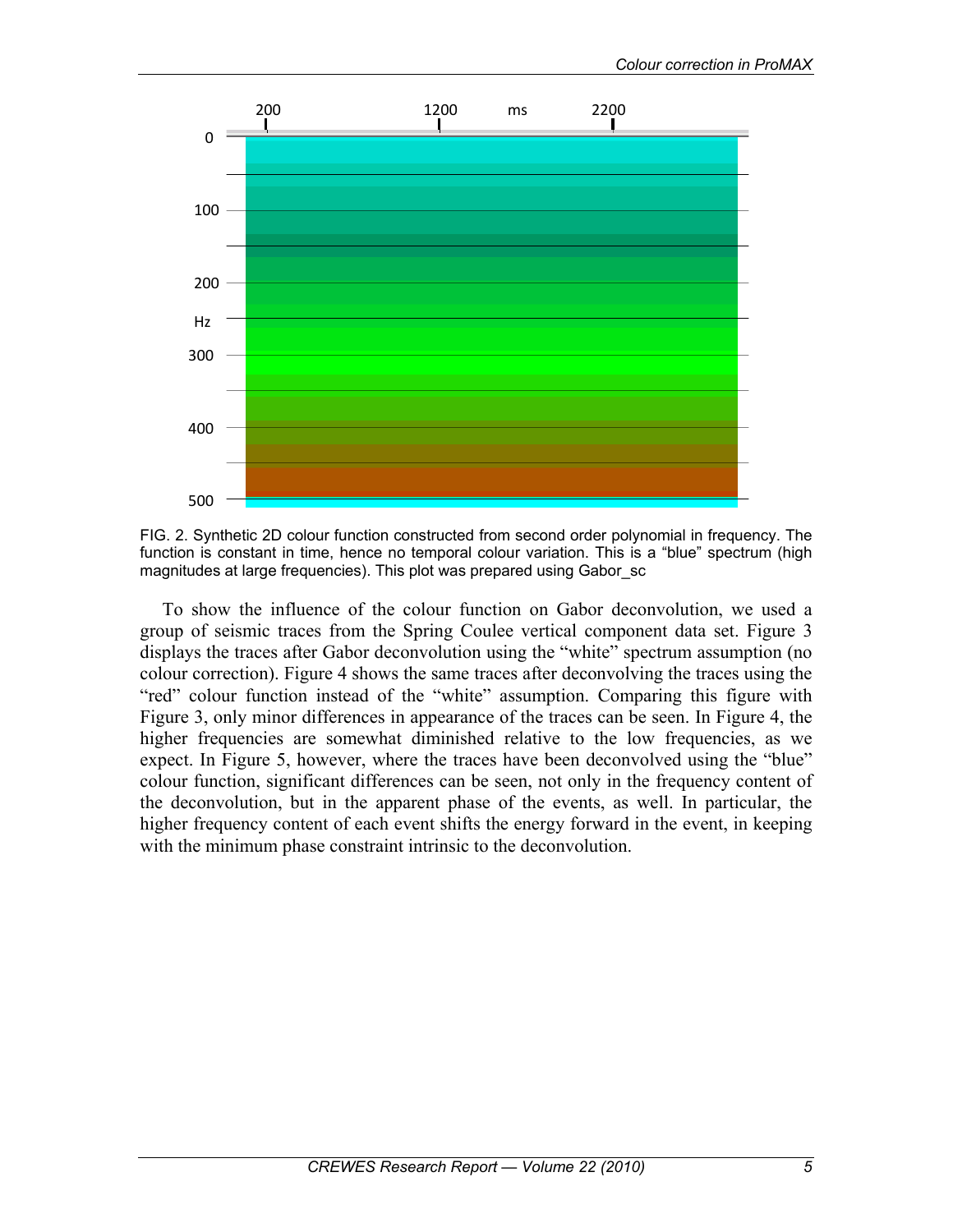

FIG. 3. A group of Spring Coulee seismic traces deconvolved using Gabor2 with no colour correction.



FIG. 4. Spring Coulee traces deconvolved in Gabor2 with colour correction, using the "red" colour function of Figure 1. Differences between these traces and those in Figure 3 are relatively small.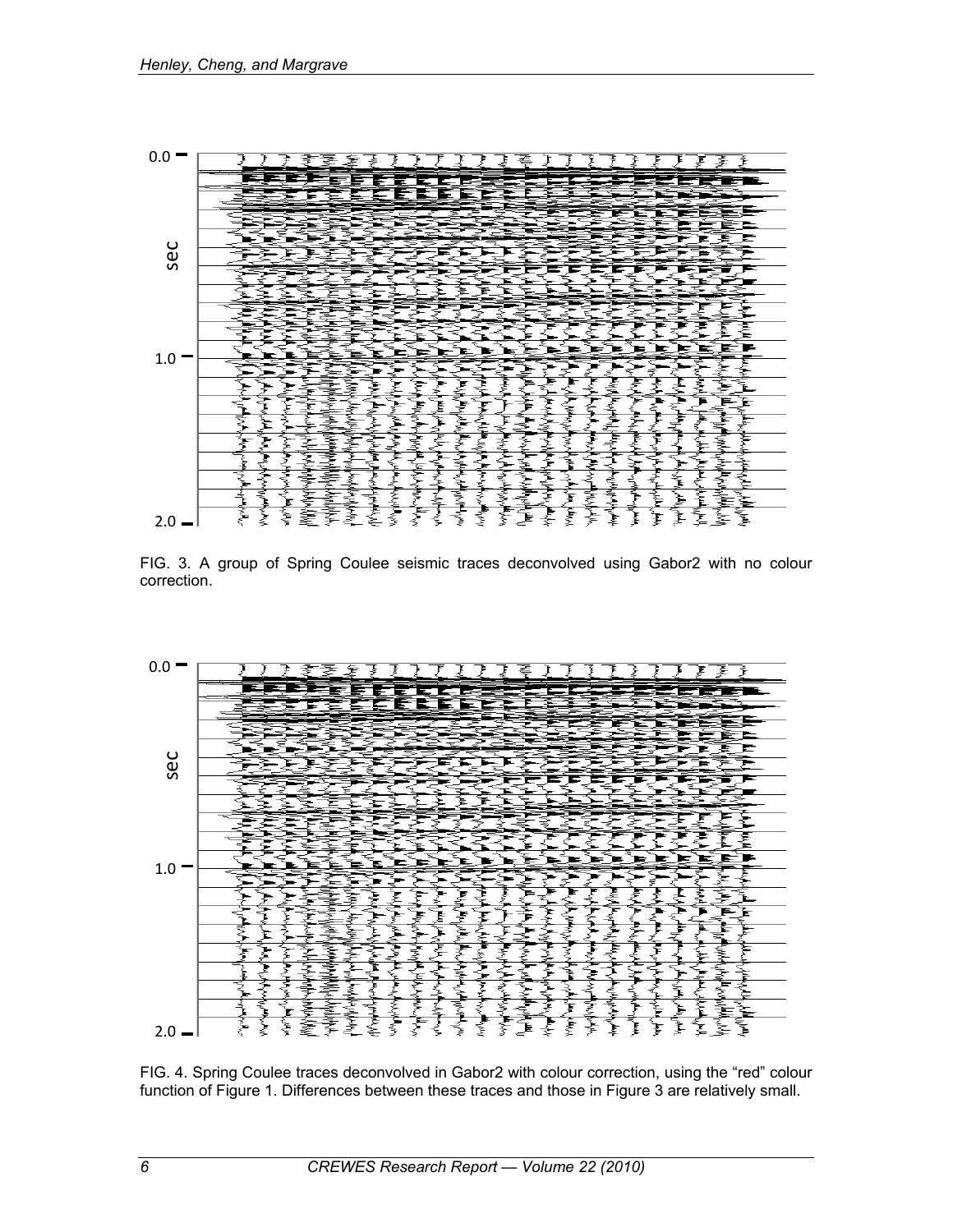

FIG. 5. Spring Coulee traces deconvolved in Gabor2 with colour correction, using the "blue" colour function of Figure 2. The increased bandwidth of these traces compared with those in Figure 3 are obvious. Small phase differences for some of the more prominent events above 1 sec. can also be seen.

As described by Peng and Margrave (2009), the 2D colour function of a well log may display variation in time as well as frequency, the so-called 'temporal colour'. One difficulty in analyzing and using the temporal colour has been the magnitude of the overall amplitude variation with time displayed by some real logs. Figure 6 displays the 2D colour function computed using polynomials of order 3 for a well log in the Blackfoot area. Since the log covers only the upper second of seismic data, its spectra are extrapolated to later times. The magnitudes of the polynomial spectra vary greatly with time, and this colour function applied to the deconvolution produces results which, even if they are realistic portrayals of reflectivities, would be difficult to use in interpretation. In Figure 7 is an ensemble of vertical component seismic traces from the Blackfoot 2D 3C survey, with a bandpass and AGC applied for display purposes. Figure 8 shows the same traces after Gabor deconvolution with no colour correction, while Figure 9 displays the result after colour correction with the function in Figure 6. The faint amplitudes around the 1000-1200 ms zone (emphasized by the AGC) are due to the greatly diminished extrapolated amplitudes of the colour function in that zone, which is unrealistic. Note that in order to properly register the reflection times with the temporal colour variations of the colour function, NMO has been applied to the trace ensembles. This, however, distorts the spectral colour of the traces at shallow times, thus interfering with the proper spectral colour correction during deconvolution. For this reason, before stack, only spectral colour correction should be applied, hence deferring temporal colour correction to poststack.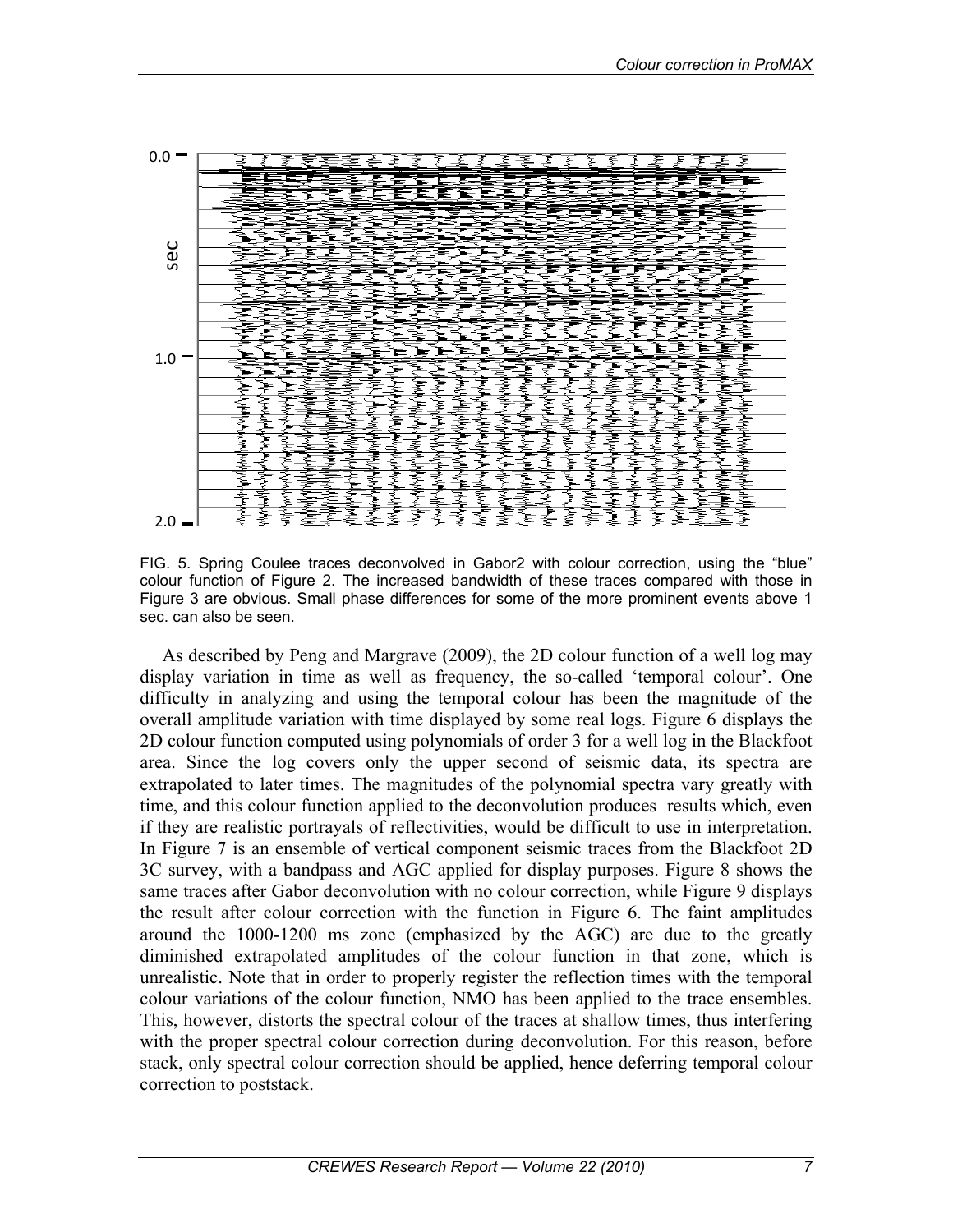

FIG. 6. 2D colour function derived from spectral analysis of a Blackfoot reflectivity log (courtesy of P. Cheng). This function is third order in frequency. The temporal variations in amplitude are quite large, and lead to unrealistic amplitudes in the deconvolution. Since the well log extends down to only a little over one second, the function is extrapolated below those times.



FIG. 7. A Blackfoot shot gather prior to deconvolution. Bandpass filter and AGC applied for display.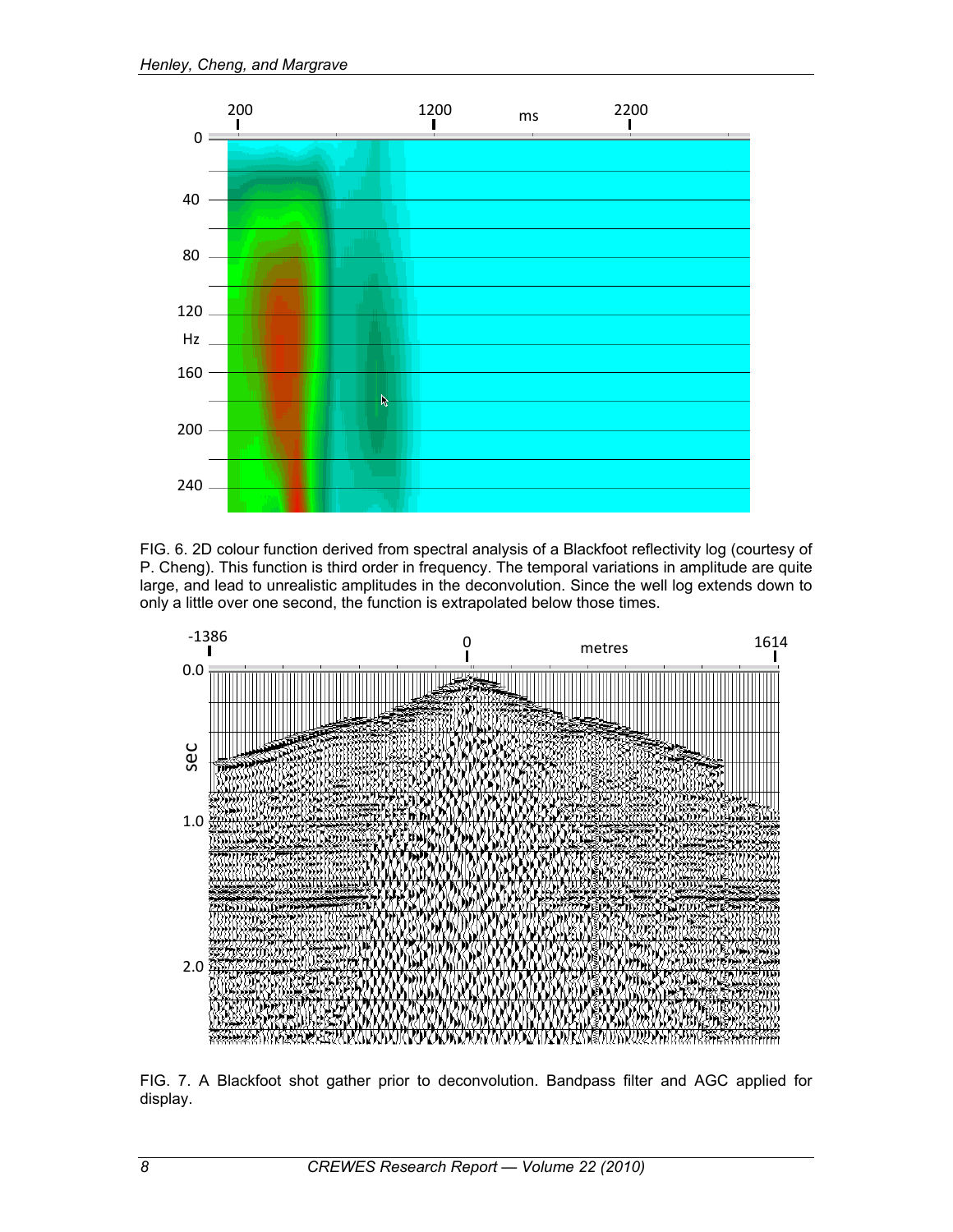

FIG. 8. Blackfoot shot gather from Figure 7 after Gabor deconvolution with no colour correction.



FIG. 9. Blackfoot shot gather after Gabor deconvolution with colour correction, using the colour function from Figure 6. The large temporal amplitude variations in the colour function cause the weak amplitudes in the deconvolution (which are expanded by AGC later in the record).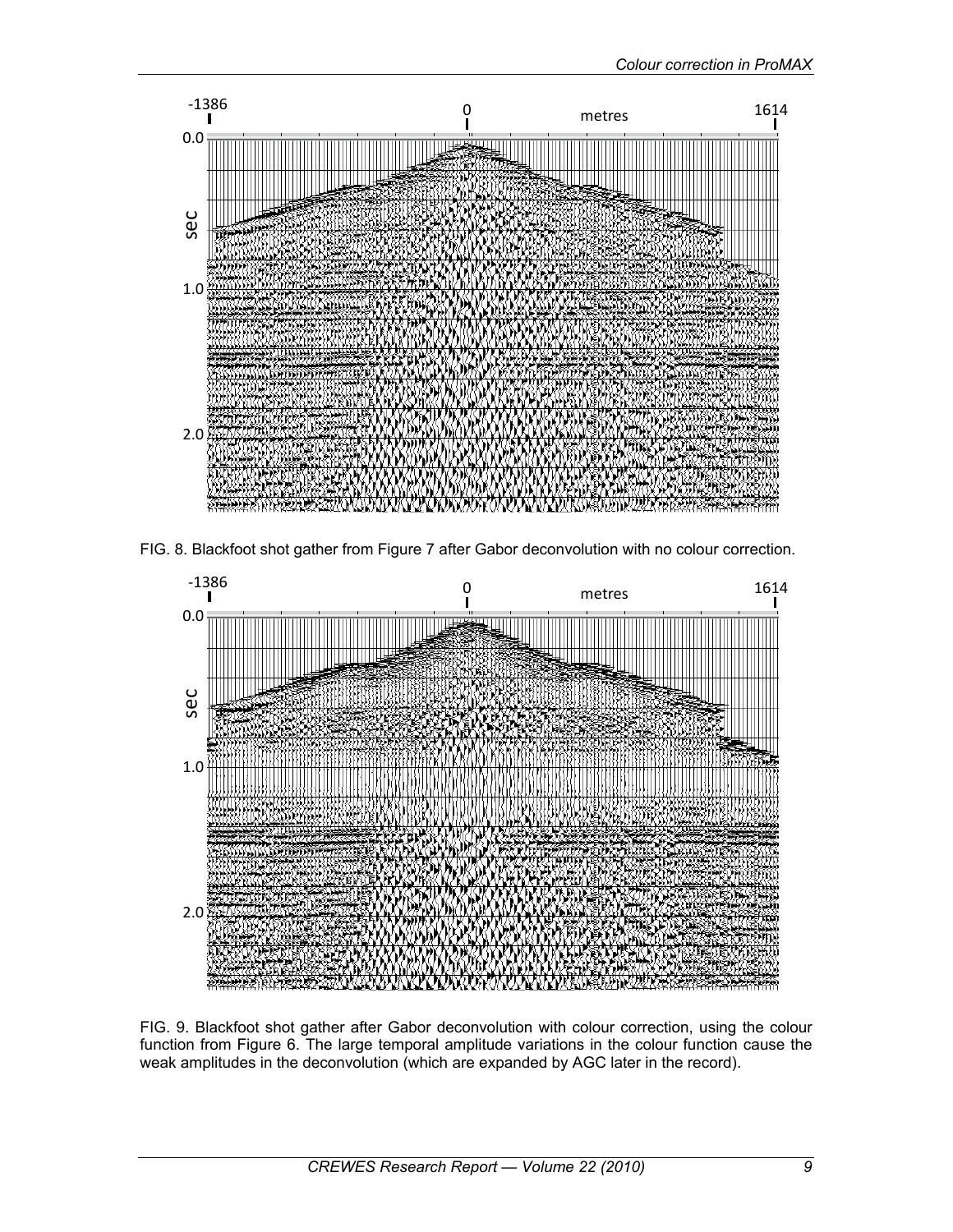To enable pre-stack colour correction using spectral colour variations only, we added a normalization scheme to the colour function generation subroutine. This scheme first finds the maximum of each polynomial spectrum in the 2D colour function, in the frequency range below one fourth Nyquist, then finds the largest maximum. Each polynomial spectrum is then divided by a fractional power of the largest maximum to effectively damp the large magnitude temporal fluctuations in the colour function. Figure 10 displays the 2D colour function of Figure 6 after normalizing it by the largest magnitude to the first power (full normalization). As can be seen, all the overall magnitude variation with time has been removed, leaving only the variation in spectral shape. Figure 11 shows the same colour function normalized by the  $\frac{3}{4}$  power of the largest magnitude; so some of the overall magnitude variation with time remains.



FIG. 10 2D colour function from Figure 6 after normalizing the spectra by the largest magnitude of the individual spectra that comprise the colour function. Only the shapes of the individual spectra vary with time, not their overall magnitude.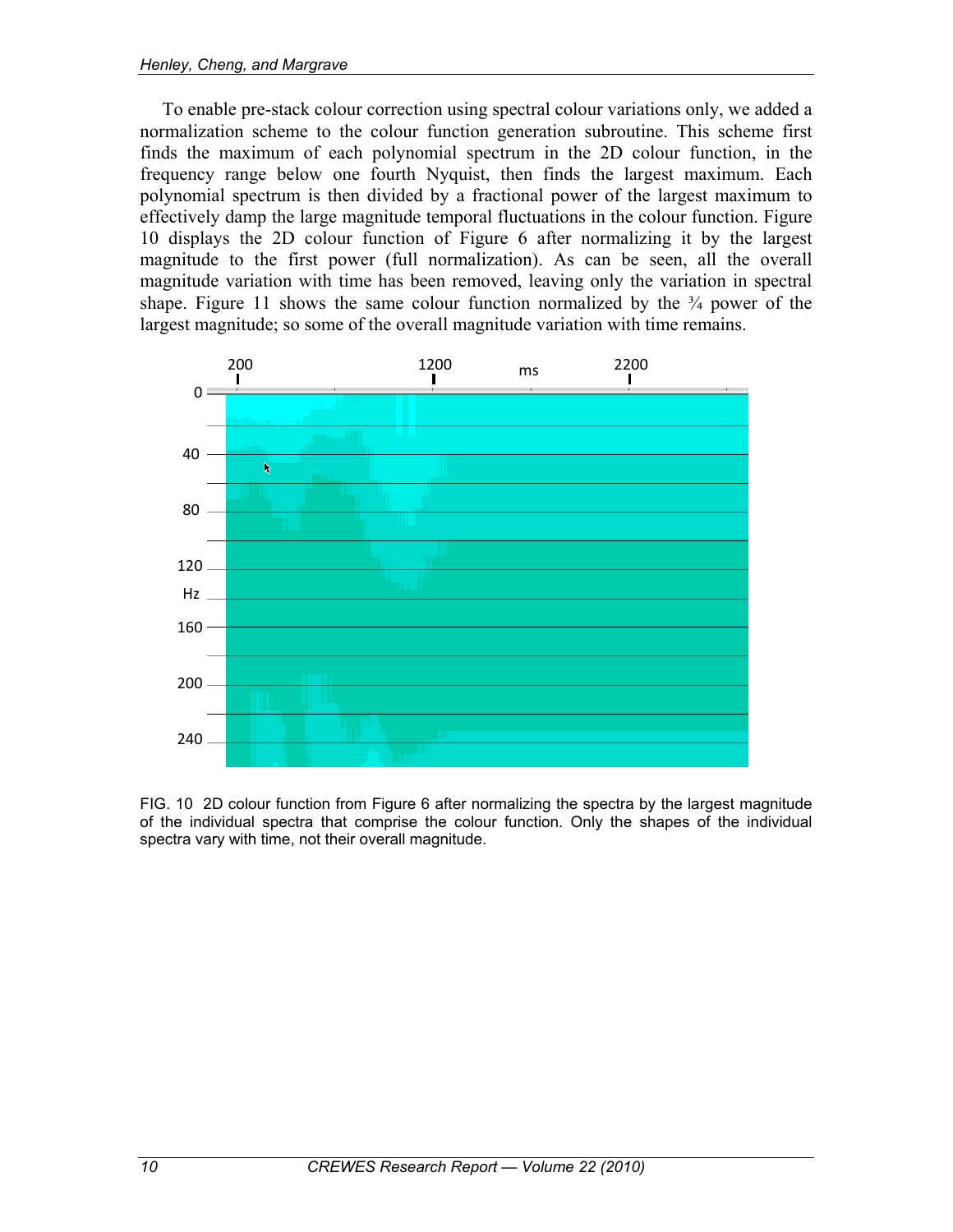



Figure 12 shows the Blackfoot trace ensemble deconvolved with the fully normalized colour function (Figure 10), while Figure 13 shows the same traces deconvolved with the colour function in Figure 11. Close comparison of these figures with Figure 9 shows the rather large influence of the magnitude variation in the temporal colour, especially in the zone from about 800 ms to 1300 ms. For a more detailed look, Figures 14-18 show, respectively, a close-up of some of the traces before deconvolution (AGC only), the traces after deconvolution with no colour correction, the traces after colour correction with no normalization of the colour function, colour correction with fully normalized colour function, and colour correction with ¾ power normalization. The differences, in both amplitude and phase, of the deconvolved traces can be readily seen.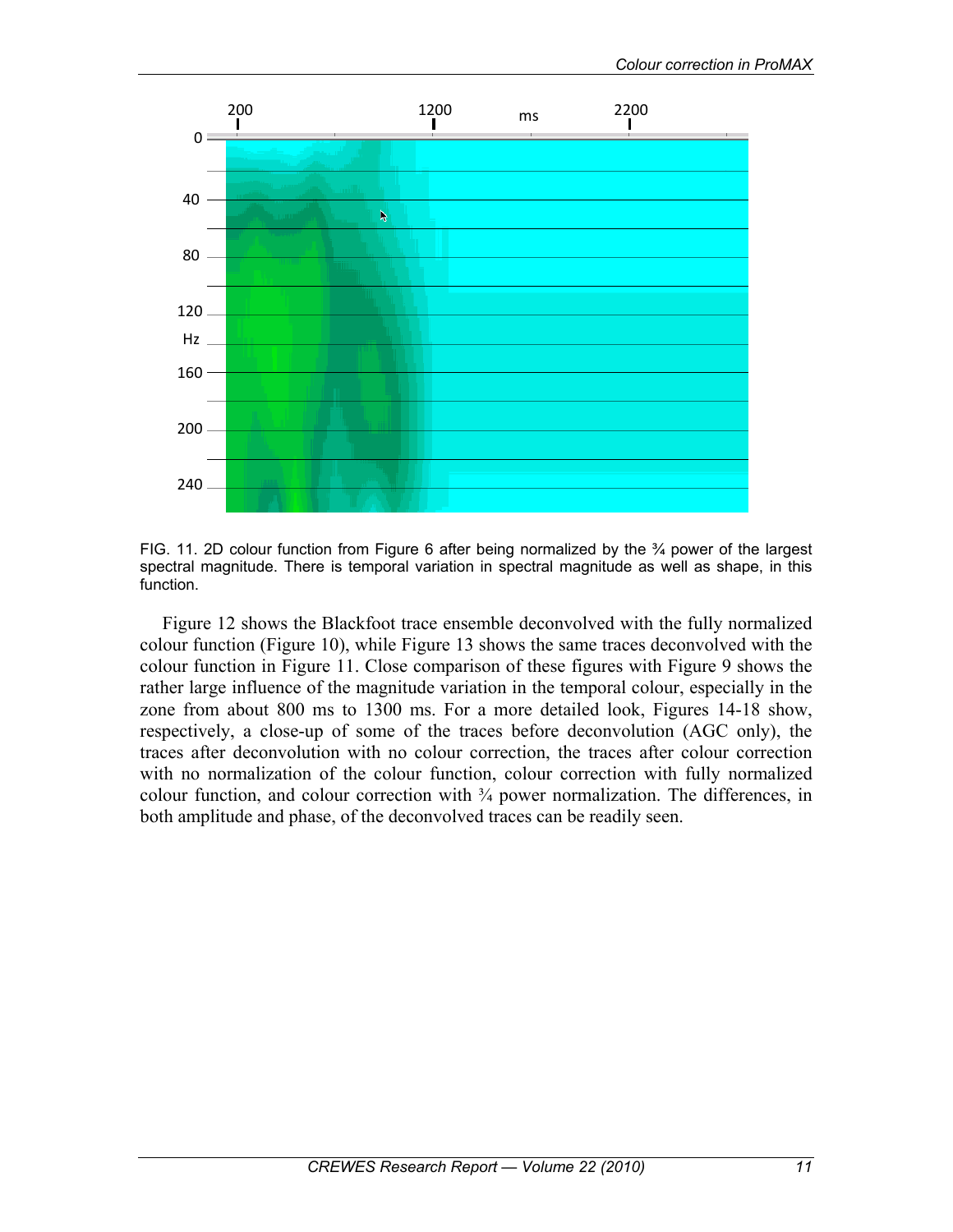

FIG. 12. Blackfoot shot gather deconvolved with Gabor with colour correction, using the colour function in Figure 10, with full normalization.



FIG. 13. Blackfoot shot gather deconvolved with Gabor2 with colour correction, using the colour function in Figure 11, with normalization by the <sup>3</sup>/4 power of the maximum spectral magnitude.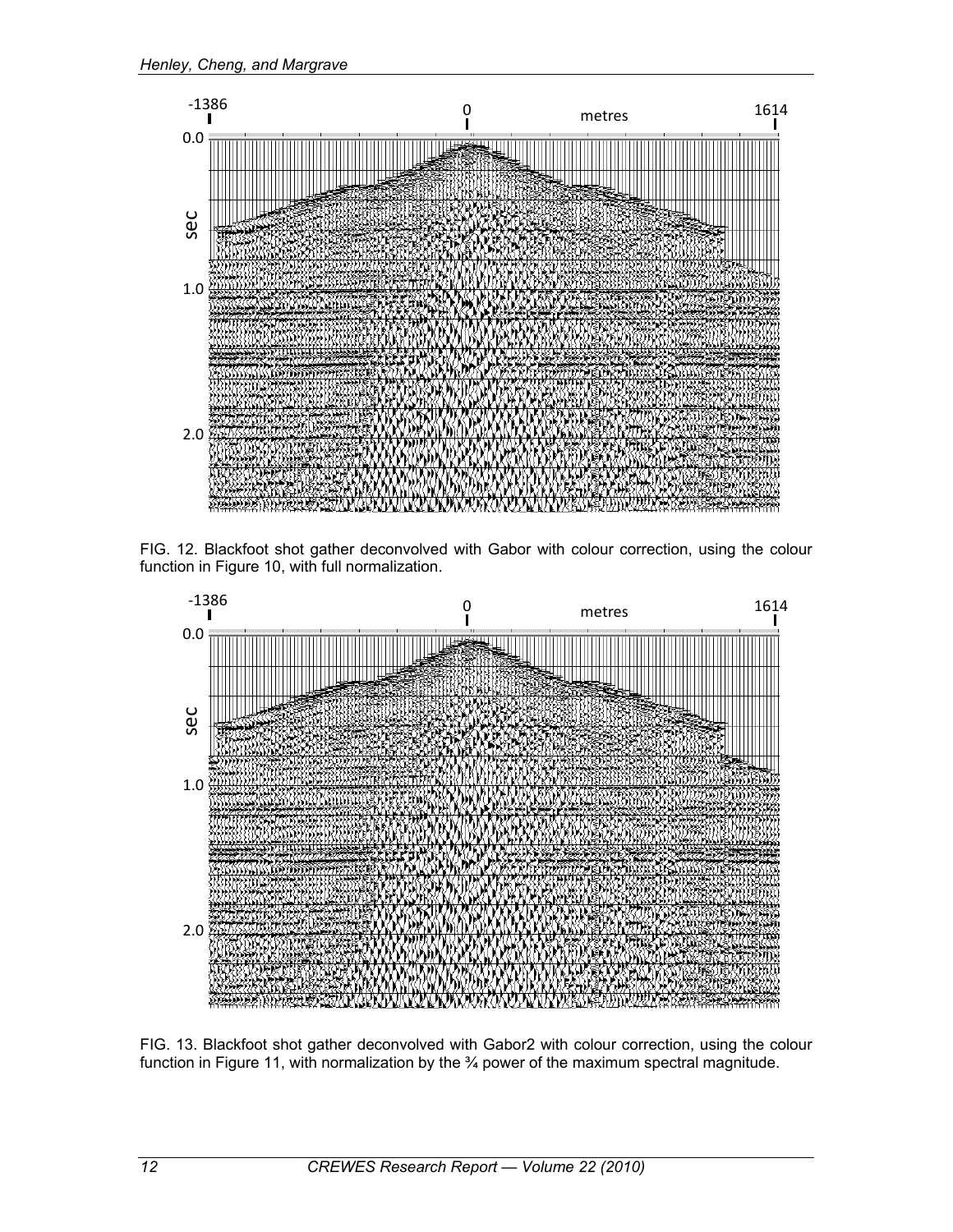

FIG. 14. Close-up of Blackfoot traces before deconvolution.



FIG. 15. Blackfoot traces from Figure 14 after Gabor deconvolution with no colour correction.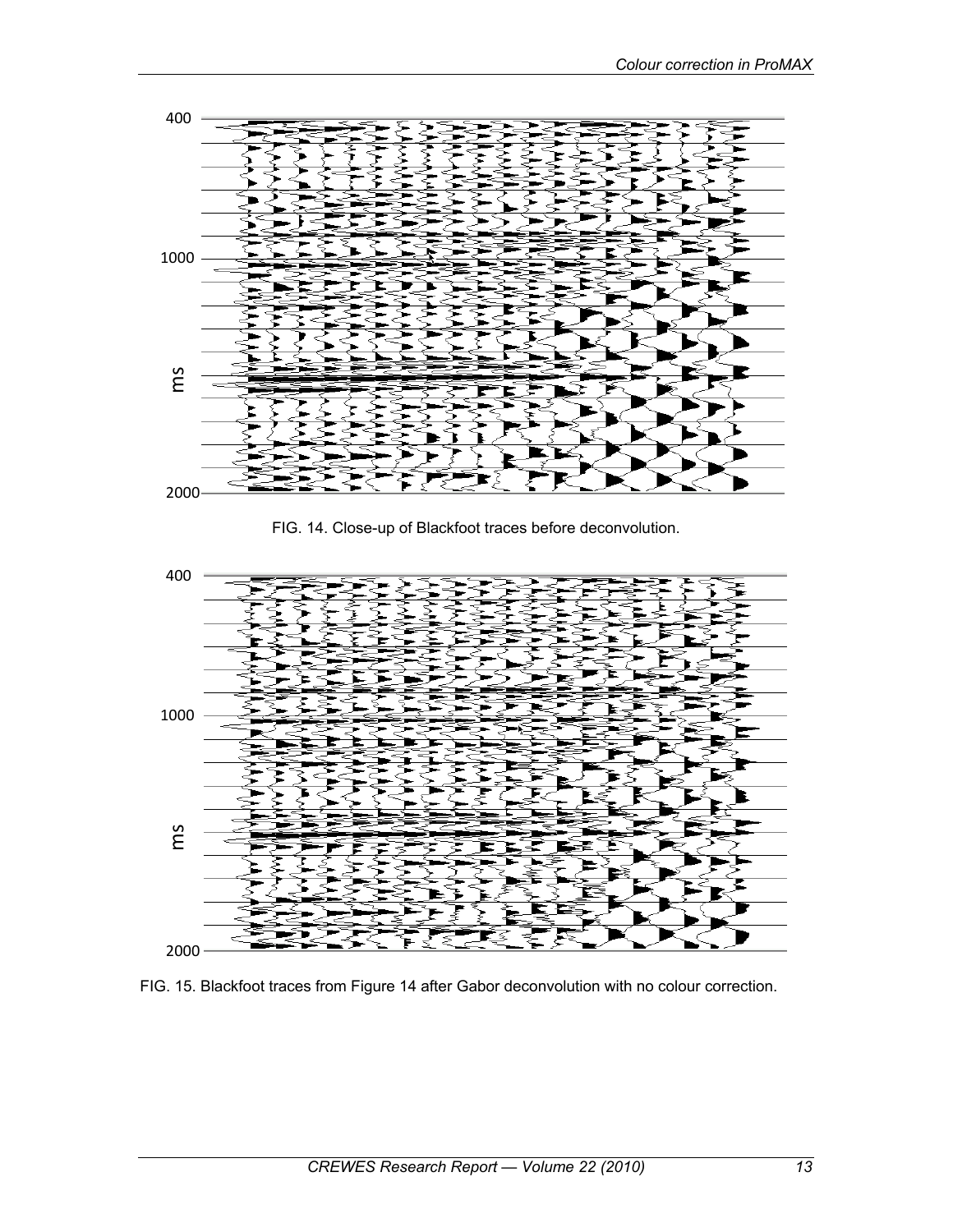

FIG. 16. Blackfoot traces from Figure 14 after Gabor deconvolution with colour correction, using the colour function in Figure 6. Temporal variations in the colour function cause unrealistic amplitudes in these traces. AGC has inflated trace amplitudes below 1300 ms.



FIG. 17. Blackfoot traces after Gabor deconvolution with colour correction, using the colour function in Figure 10. Temporal amplitude variations are not present.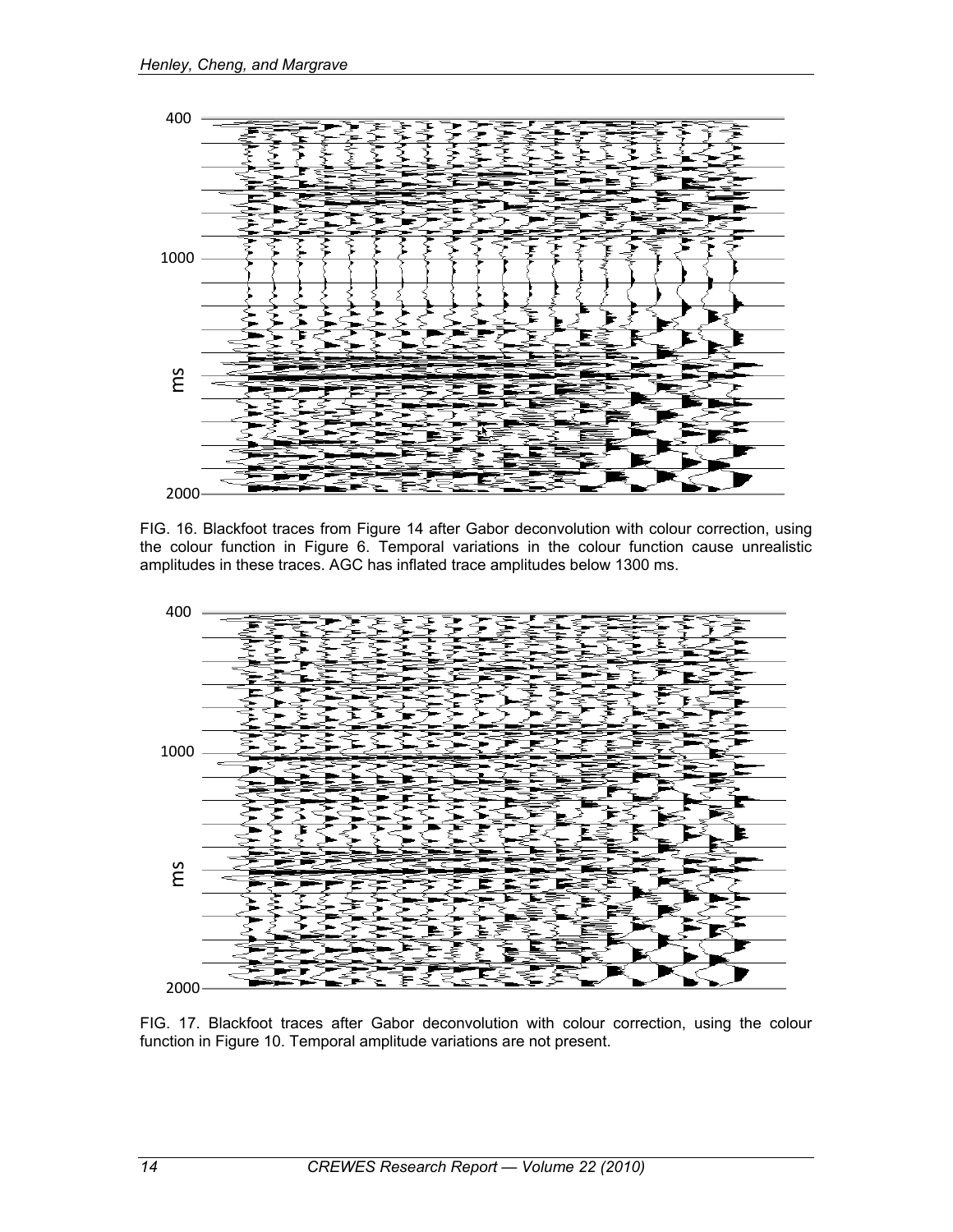

FIG. 18. Blackfoot traces after Gabor deconvolution with colour correction, using the colour function in Figure 11. Comparing with Figure 17, temporal amplitude variations are present, and phase differences can be seen in the vicinity of more prominent events.

#### **DISCUSSION**

We now have fully functional versions of both Gabor2 and Gabor sc, updated to read files of polynomial coefficients derived from non-stationary well log analysis in order to reconstruct 2D colour correction functions for modifying the "white" spectral assumption used in earlier versions of Gabor deconvolution algorithms. While both programs read and reconstruct the colour functions and can apply them to modify the deconvolution, only Gabor\_sc has a diagnostic mode which can be used to output the colour functions themselves in a form suitable for colour contour plotting. In the course of our implementation, we discovered that the temporal colour variations obtained from the well log analysis can lead to unrealistic temporal variations in prestack traces. Furthermore, the application of NMO to the input traces to ensure proper temporal registration of the traces with the temporal variations of the colour function causes unwanted distortions in the spectra of the traces; so the temporal colour variations of the colour function must be normalized in some fashion, either during analysis, or during application within Gabor deconvolution, at least for prestack deconvolution. Full colour correction, including temporal colour may be applied during poststack deconvolution. This is a suitable topic for future investigation.

## **ACKNOWLEDGEMENTS**

The authors acknowledge the support of CREWES sponsors and staff.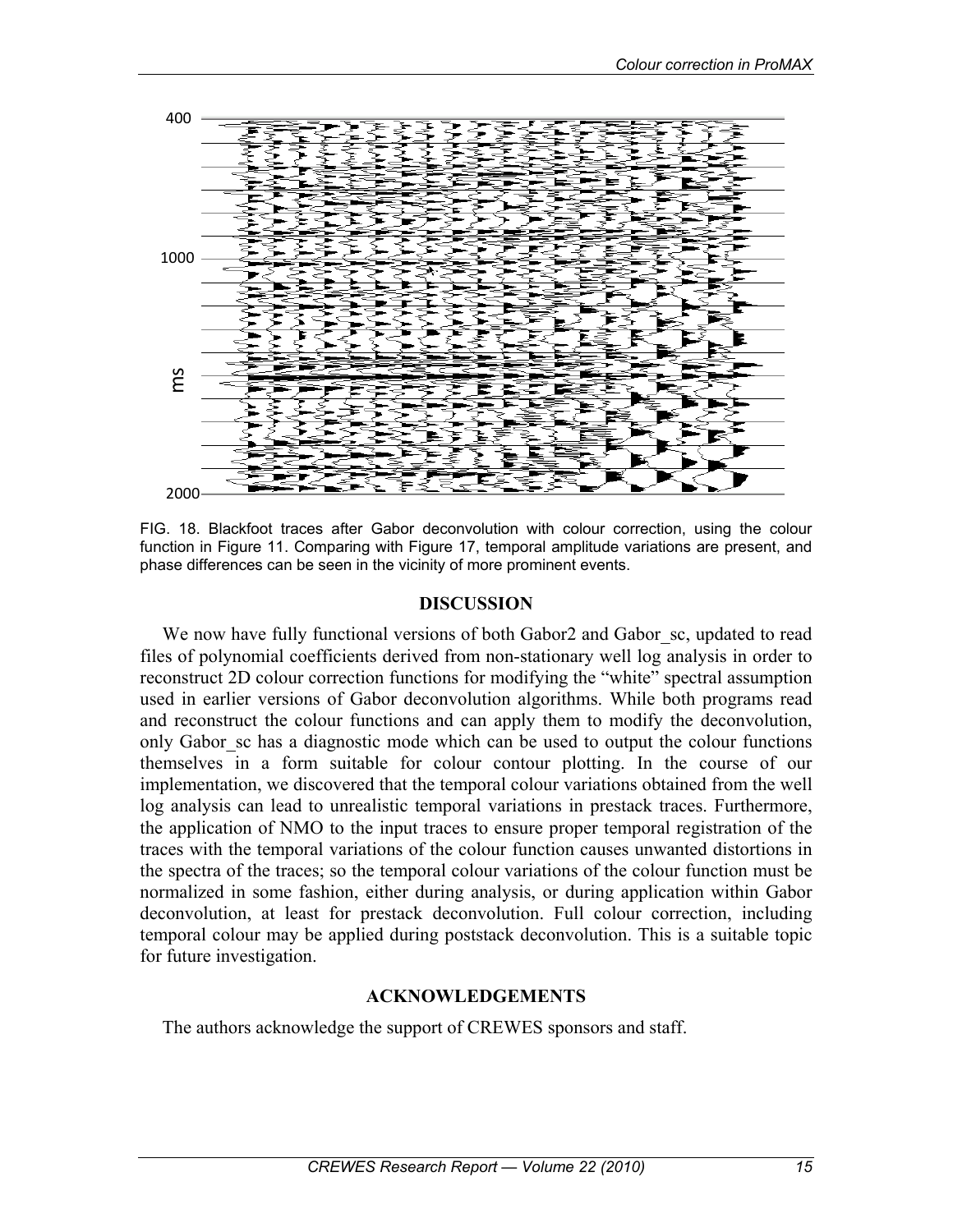#### **REFERENCES**

- Cheng, P. and Margrave, G.F., 2009, The influence of reflectivity colour on Gabor deconvolution, CREWES 2009 research report, **21.**
- Cheng, P. and Margrave, G.F., 2008, Colour correction for Gabor deconvolution, CREWES 2008 research report, **20.**
- **Cheng, P., Margrave, G.F., and Henley, D.C., 2010,** Color correction for Gabor deconvolution: a test with 2D synthetic data and field data, CREWES 2010 research report, **22**.
- Tang Bowen, Zhao Bo, Wu Yanhui, and Li Hequin, 2010, An improved spectral modeling deconvolution, 80th annual Soc. Expl. Geoph. Conv., expanded abstracts, **papr60.**

#### **APPENDIX I**

Following is the updated documentation for Gabor2, also available by executing ProMAX and accessing the help file from the Gabor2 menu window.

#### **Gabor Deconvolution II**

This module applies a technique known as Gabor Deconvolution to a panel of seismic traces, either as an ensemble, or trace-by-trace. Gabor deconvolution is a time-varying deconvolution whose operator adapts to the characteristics of the particular data captured by a time-overlapped set of windows. Gabor deconvolution II differs from its predecessor in that the windows are "Lamoureux" window functions instead of time-shifted Gaussian windows as in the original. A deconvolution operator is constructed by smoothing the magnitudes of the Gabor Transform of a seismic trace, and computing the corresponding phase. A Gabor operator array can be constructed for each trace and applied to that trace or constructed from the summed Gabor magnitudes of a trace ensemble and applied to each trace in that ensemble. Gabor deconvolution II is an experimental procedure, with several parameters which may be varied to attempt to optimise performance. This version of Gabor deconvolution has a much faster run time than the original...perhaps as much as an order of magnitude, depending upon the parameter choice.

#### **Updates**

Version (1.4.1) of Gabor Deconvolution has two major bug fixes. The first bug consisted of two problems with the stability factor...first, and most fundamental, the factor was scaled by a spectral magnitude value, but then the unscaled value was used in the computation. Second, since the scaling value was based on the smallest maximum spectral value in the Gabor transform for a given trace, if the trace was padded with lowlevel noise, a Gabor window filled totally or mostly with this noise would yield an unacceptably low scalar. The bug fix tests that the smallest spectral maximum in any Gabor window is no more than 20 dB below the largest spectral maximum in any gabor window for the same trace. Variation of the stability factor now affects decon output results in exactly the way one would expect...the smaller the factor (0.001 or less), the whiter the resulting decon.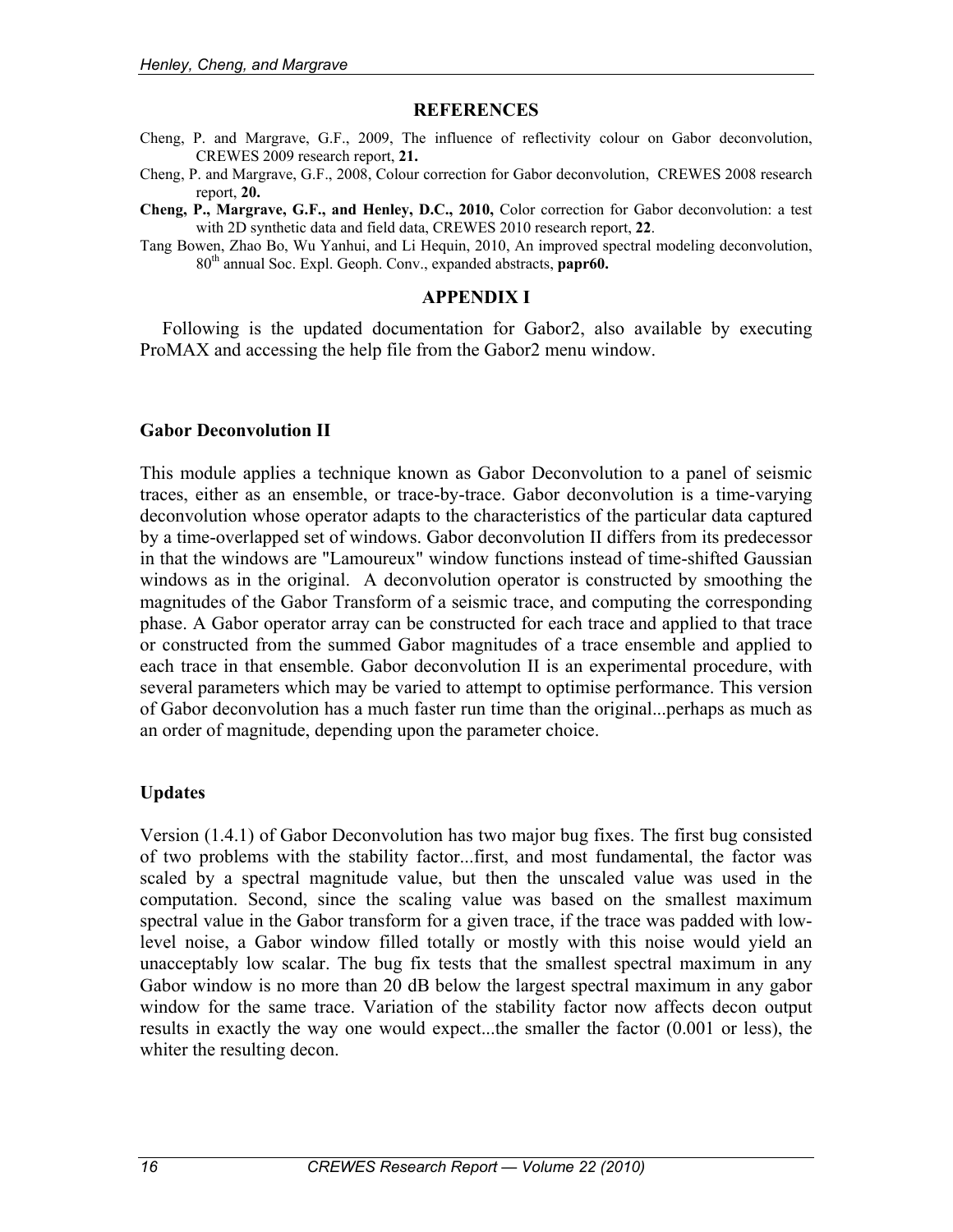The second bug detected was the inoperability of the ensemble derive mode for the decon operator due to improper indexing of the Gabor windows during the second Gabor transform of each trace (the transform must be performed twice, since the first results are averaged over the ensemble, in order to derive a decon operator). This feature now works correctly.

Gabor2 version 1.6.1 has the added ability to apply 'colour correction' derived from well log analysis to the deconvolution operation. Prior to applying colour correction, a well log from a well associated with the seismic data being deconvolved must be analyzed in a separate MATLAB program. This program derives the time-dependent coefficients of a polynomial of order N (0 to 5) which best fits the spectrum of the well log in a series of time windows. The coefficient values for each time window are supplied by the MATLAB program in an ASCII file, to be read by Gabor2. Gabor2 reads the file and builds a time-varying colour spectral function, which is used to modify the default "white" spectrum normally used in the derivation of the Gabor deconvolution operator. The spectral modification occurs before minimum phase computation, so the deconvolution operator phase should be as correct as possible, given the knowledge of the earth spectrum conveyed by the colour function.

## **Theory**

Gabor deconvolution is based on the Gabor Transform, which is a way to analyse a seismic trace for time-varying spectral characteristics. Because this transform explicitly captures the non-stationary behaviour of a seismic trace, it constitutes a natural basis for its deconvolution. The deconvolution is applied in the frequency domain by performing a complex division of the Gabor Transform by the derived deconvolution operator. The time-dependency of the resulting array is removed by summing over the time-gate dimension of the array.

## **Usage**

Gabor deconvolution is intended for use either on individual traces or ensembles of traces. The traces can be pre-stack or post-stack traces. Data most suited to this application are those on which time-varying phenomena are superimposed (various types of noise), or which show visible non-stationarity (isolated "bright" events, loss of bandwidth with time, etc.). Because there are many parameters to select, the default values have been chosen to allow reasonable results to be obtained from Gabor deconvolution with no intervention by the user. However, the performance can usually be considerably enhanced by experimenting with the parameters.

*Choose single trace or ensemble mode*--This switch determines whether Gabor deconvolution is derived and applied one trace at a time, or whether the summed Gabor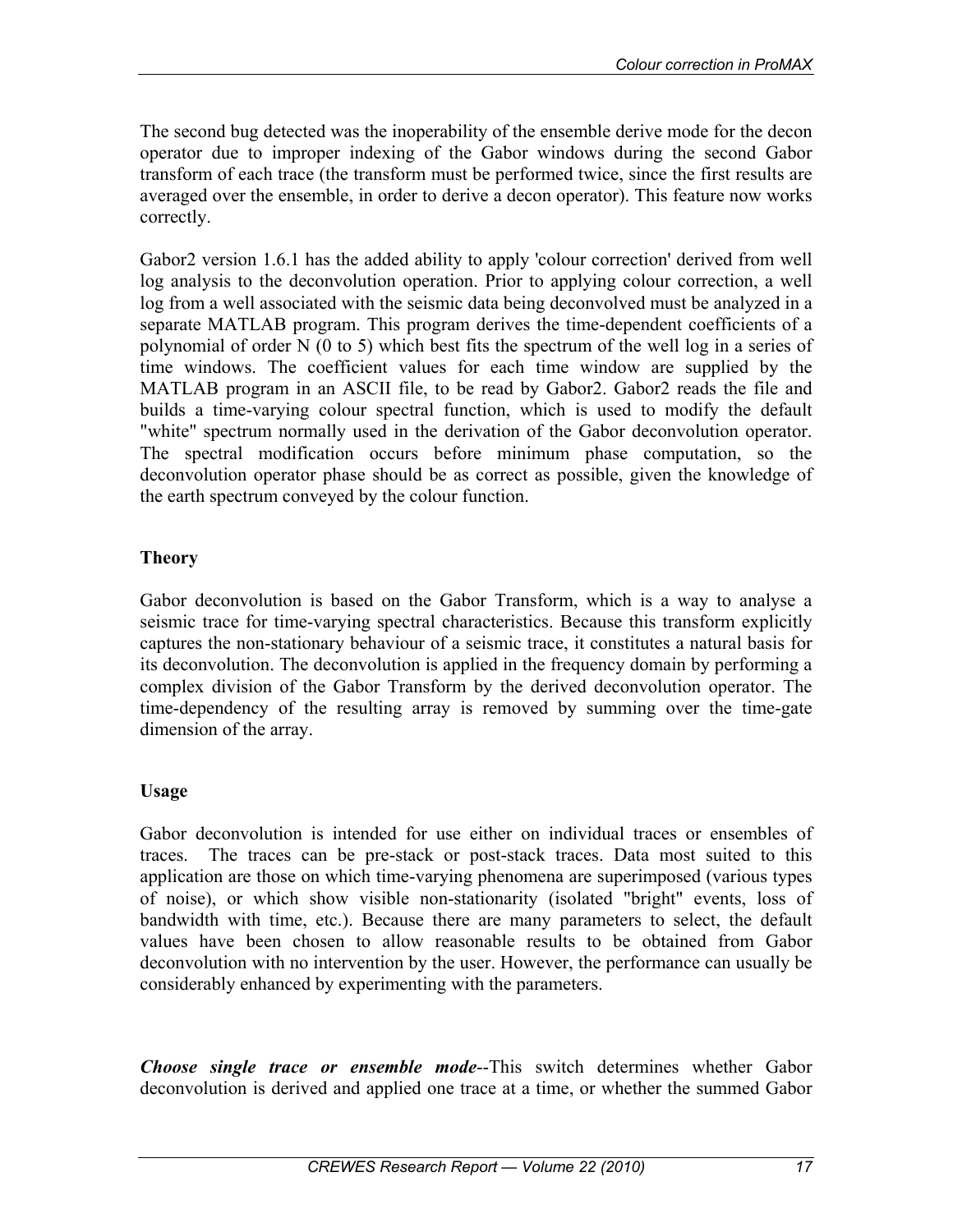Transform of a whole ensemble of traces is used to derive an operator, which is then applied to each of the traces in the ensemble. The ensemble mode may not be appropriate for entire shot or receiver gathers with large offset ranges, but such gathers can be decomposed into smaller ensembles having limited offset ranges; and such ensembles may be appropriate for doing deconvolution on data which is non-stationary in both time and offset.

*Restore trace amplitude levels on output--*Each input data trace is automatically scaled by its average absolute amplitude to condition the data against arithmetic difficulties due to extremely large or small values. This switch parameter allows the user to choose whether or not to de-scale by the same value upon output from the algorithm. (This feature is currently disabled, 2Aug02, and is not displayed)

*Half-width of the analysis/synthesis window—*This is the half-width in seconds of the Lamoureux window functions used for analysis and synthesis of the data traces. Since the Lamoureux functions have a finite width between their zero amplitude points, the half-width is half the distance between the zero amplitude points, not the 1/e amplitude points as in Gaussian functions.

*Window increment factor--*Lamoureux windows are properly overlapped and normalised if the start point (zero amplitude) of one window coincides with the centre of the preceding window, and the end point (also zero amplitude) coincides with the centre of the succeeding window. In order to keep this proper window normalisation, the increment between windows may be decreased only by applying additional properly overlapped sets of windows, offset from the original windows by increments evenly divisible into the original window width. Hence an increment factor of 2 generates an additional overlapped set of windows, offset from the original set by one fourth of the window width; an increment factor of 3 generates two additional overlapped sets of windows, the second and third offset from the first by 1/6 and 1/3 of the window width, respectively, and so forth. Proper normalisation is maintained by dividing the windowed data by the window increment factor, which is equal to the total number of unity-normalised sets of overlapped windows used to sample the data. Using a value greater than one appears to stabilise the result, particularly on noisy data.

*Factor to extend window before FFT*--This factor is applied to the window length to determine the actual length of the FFT used to analyze the windowed trace segment. The trace segment is extended by this factor, then further extended to the next largest power of two prior to the FFT.

*Pad input traces before windowing--*This is a switch parameter which determines whether or not the input traces are padded before windowing, to diminish end effects. If this switch is set to true, the following parameter is used to determine the length of pad to be added to both beginning and end of the traces. The pad values are random noise whose level is set to -300 dB of the rms amplitude level of the current trace, in order that windows never encounter an all-zero trace segment.

*Fraction of window width for trace padding--*If the switch above is set to true, this parameter is used to determine the number of pad values to append to either end of the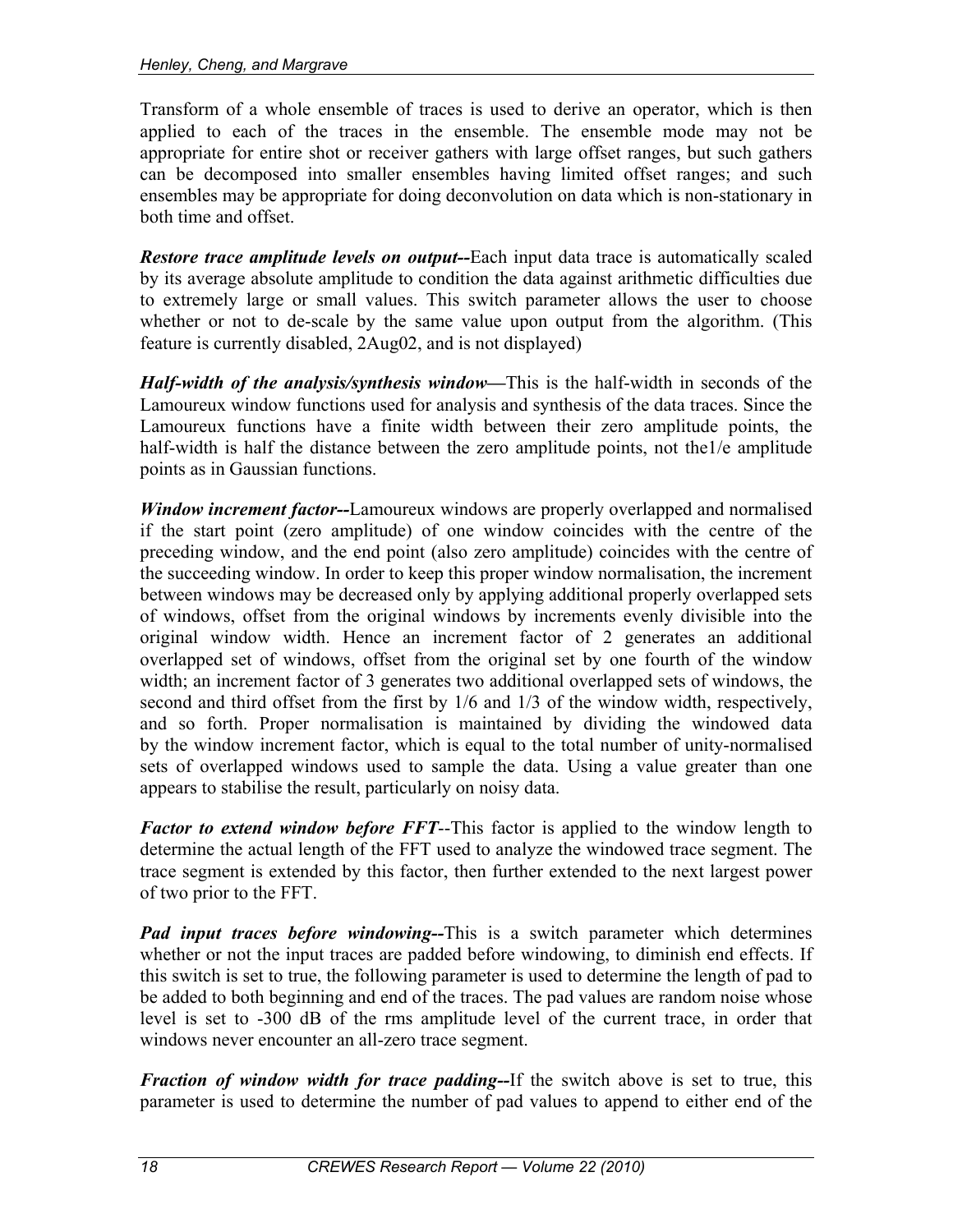trace. The recommended value is more than half a window width, to move end effects off the visible seismic trace.

*Slope exponent for Lamoureux window function--*This integer is used as an exponent in the computation of the values of the Lamoureux window. Its default value of 2 is a safe choice. Larger values can lead to window artifacts under conditions of high noise, low signal level, and small window overlap.

*Application exponent for analysis window--*Prior to being applied to the input trace, the values of the analysis window function are raised to this power (actually a root, since the value must be .LE. 1.0). The values of the synthesis window function are then raised to the complementary power (1.0 minus application exponent). A value of 0.5 applies a square root window to both analysis and synthesis; one applies a full strength analysis window and no synthesis window; zero applies no analysis window function and a full strength synthesis window.

*Choose type of spectrum for wavelet estimate--*This parameter chooses whether the Fourier Transform or the Burg algorithm is used to compute the spectral magnitudes used to construct the deconvolution operator. The Burg algorithm is somewhat slower than the FFT, if used with many coefficients.

*Number of coefficients for Burg spectrum--*This parameter only appears if Burg spectra are used in the decon operator. In general, the more coefficients, the more detail the Burg spectrum contains. Since the spectra are smoothed to obtain the decon operator, a small number of coefficients (3-5) will often be more effective than a larger number (10) and will run somewhat faster as well. Using a small coefficient number is similar to applying more smoothing, so the spectral smoothing parameters below can be smaller in this case.

*Choose minimum or zero phase deconvolution--*While a minimum phase decon would be the norm here, zero phase can be chosen, and it takes less time to construct the operator.

*Choose hyperbolic time-frequency or 2-D boxcar smoothing--*This parameter is used to determine the wavelet estimation method. If hyperbolic smoothing is chosen, the input Gabor spectrum is smoothed along hyperbolae of constant time-frequency to yield a Q-factor spectrum, which is then removed from the Gabor spectrum before estimating the wavelet spectrum by 2-D boxcar smoothing. If boxcar smoothing is chosen the hyperbolic smoothing step is omitted, but a constant-Q pre-whitening may be applied prior to wavelet estimation, instead.

*Choose corridor width of hyperbolic smoothing in Hz-sec--*This parameter determines how much smoothing occurs in the constant time-frequency method. A wide corridor applies more smoothing, forcing more of the time-dependency into the subsequent wavelet estimation. This parameter appears only if the above parameter selects for hyperbolic smoothing.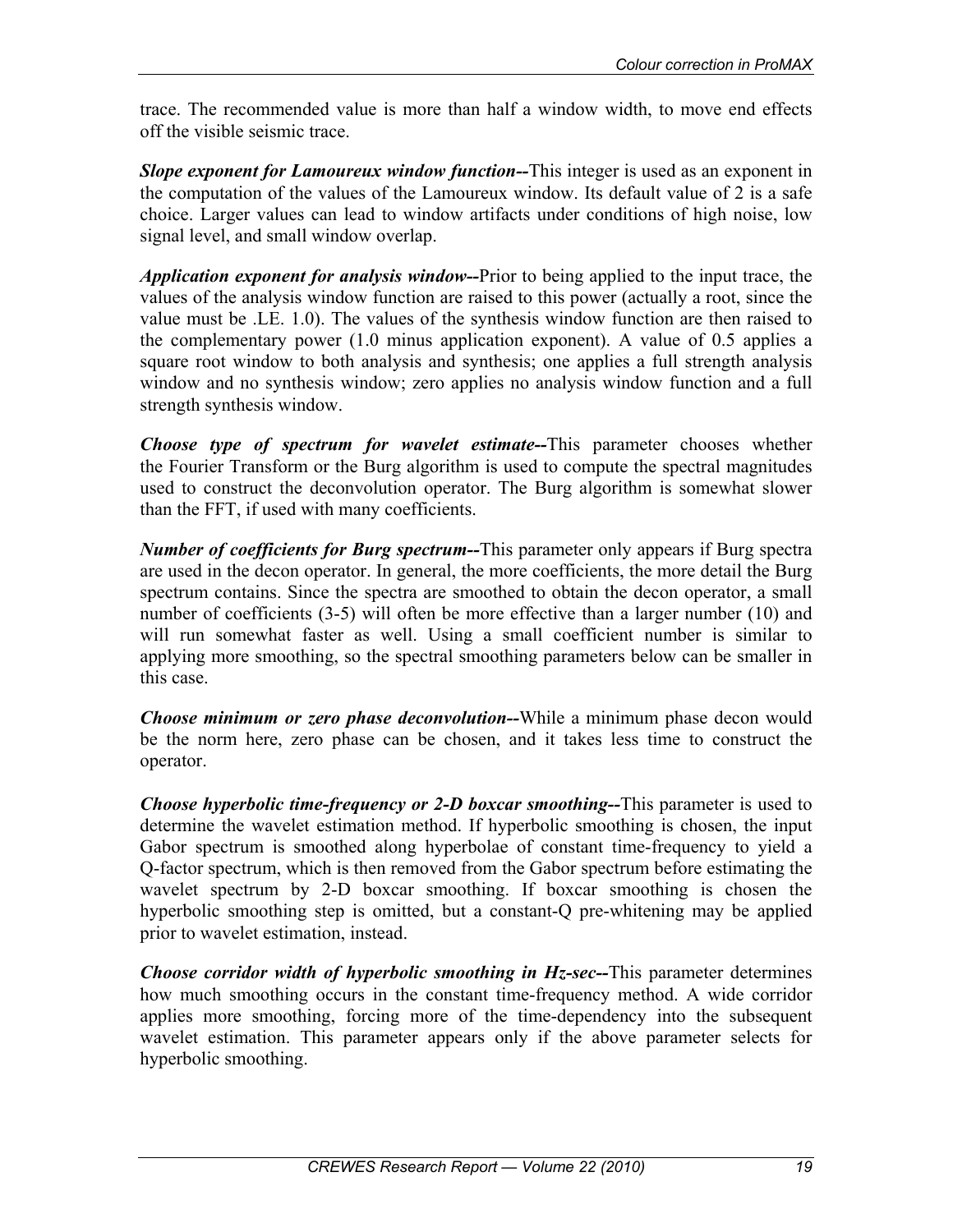*Enter estimated Q for pre-conditioning--*Often, trace amplitudes are poorly conditioned...they have too large a dynamic range to be handled properly by spectral techniques without numerical instability. One way to alleviate the problem is to "prewhiten" the data by applying a time and/or frequency dependent scale factor to reduce the dynamic range of a data array prior to spectral computations, then to remove the same scale factor after processing. In the Gabor algorithm, such a factor is applied, simulating the removal of inelastic absorption; the so-called Q-filter. The parameter here is simply the estimated Q value for the data. In this case, the estimate can be a "guesstimate", since it's just a processing parameter. Values between 20 and 200 seem to be effective. The default is set to 1.0e06 so that the effect is NO application of pre-whitening. Care has been taken to apply the pre-whitening function only to the data values, NOT to the zones of the Gabor transform which contain random noise padding. This parameter is only shown if hyperbolic smoothing (and Q-estimation) is NOT chosen above

*Choose number of passes of smoothing--*Smoothing is applied to the magnitude array in both the frequency and time directions. Since the smoothing operator is a uniform weight "boxcar", other types of weighting can be used by applying the boxcar more than once in succession (twice gives triangular weighting, for example). This parameter determines how many times the smoothing is applied in BOTH directions.

*Choose the type of boxcar smoothing to use--*The standard smoothing is simply the running mean, but the choice of the running median is also offered, for data expected to have isolated spectral peaks and notches to be smoothed. Use of median smoothing can lead to wrap-around artefacts in the output.

*Wavelet smoothing window length in seconds*--Determines the number of spectral magnitude points to be smoothed in time.

*Choose whether to apply colour correction to deconvolution operator--*When this switch is set, the program expects to read an ASCII file of polynomial coefficient values derived from curve-fitting a well log spectrum, then to construct a colour function to replace the usual "white" spectrum used in the deconvolution operator derivation.

*Enter the number of windows used to analyze the well log--*This parameter only appears when the previous parameter choice is colour correction. It is the number of time windows used to analyze the well log...and hence the number of values for each order of coefficient. Four coefficients are required for a cubic polynomial, so four values will be expected for each of the windows.

*Enter the time in ms to shift each colour correction window--*This parameter only appears when colour correction is chosen. Its value is used to shift the entire set of colour correction windows up or down in time to match the appropriate analysis windows in the deconvolution operator. If the time values specified for the well log analysis windows are window centres, the shift value should be zero.

*Enter the order of the polynomial used to fit the well log--This parameter only appears* when colour correction is chosen. Colour analysis is based on fitting a polynomial series to the spectrum of the portion of well log in each analysis window. The polynomial can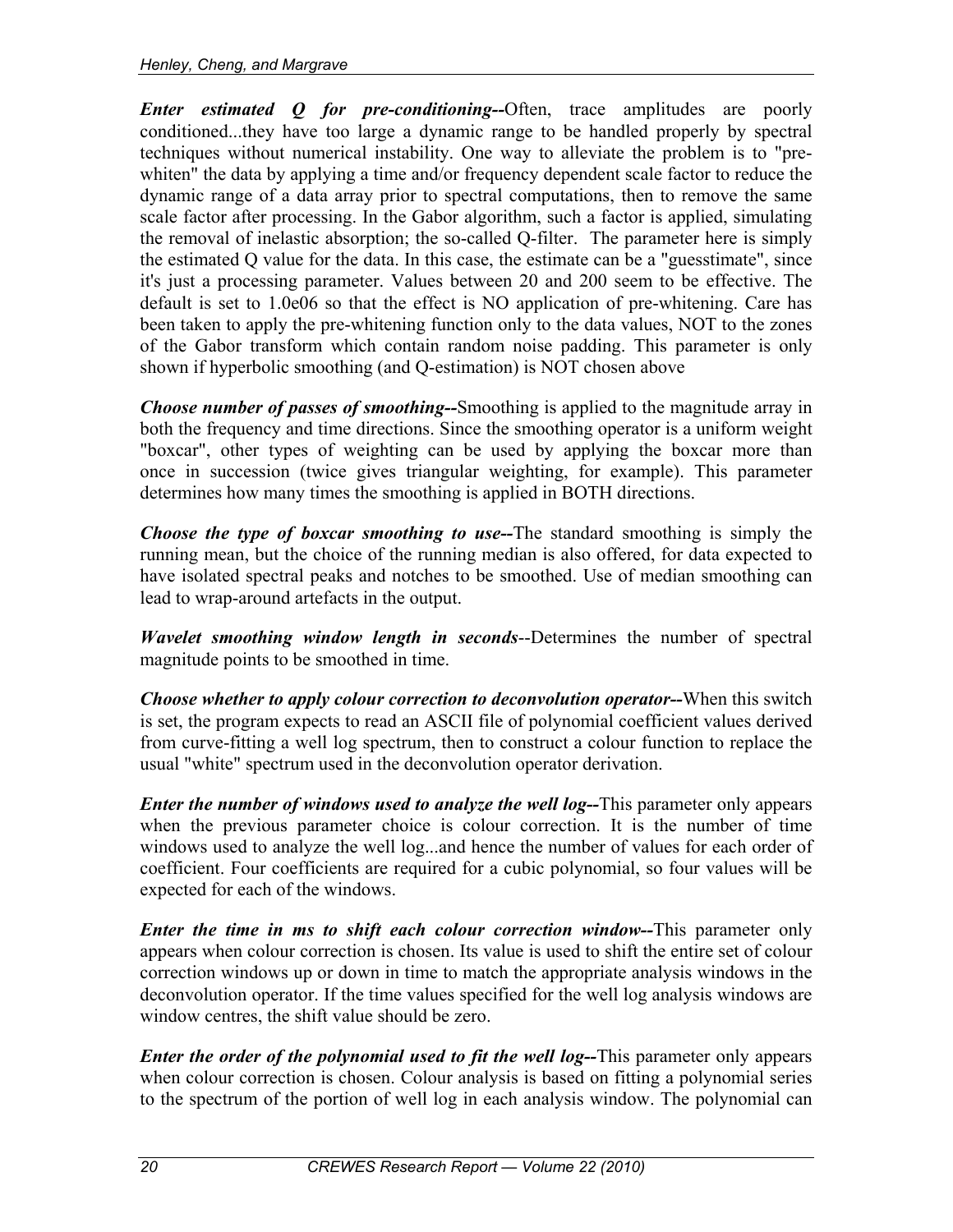have order 0 through 5 (DC through fifth order). The order selected here must match that used in the actual log analysis.

*Enter the normalization exponent for colour spectra*--Since the magnitude of polynomial spectra can vary considerably from time window to time window, The maximum of each polynomial spectrum in the frequency range from 0 Hz to 1/4 Nyquist is found, and the spectrum normalized by this spectral maximum raised to some exponent between -1.0 and +1.0. The default is 0.0, which means no normalization.

*Enter the file pathname for colour correction coefficient tables--This parameter only* appears when colour correction is chosen. This is a character data parameter intended to convey the file pathname for the ASCII file to be read by the program in order to obtain the polynomial coefficients for constructing the colour correction function. The reading procedure expects the ASCII file to conform to the following format: Five lines of character data (7 items in line 1, 8 in line 2, 10 each in lines 3 and 4, and 12 in line 5. Following the character data, are several lines of numerical data items, one line per analysis window. Each line will contain the window centre time, in ms, followed by the value of each of the polynomial coefficients of order zero through 5, all separated by blanks. If the polynomial order chosen is 0, two values per line must appear; if the order is 1, three values per line; order 2 means four values, order 3 means 5 values per line, etc.

*Choose whether to apply post-decon T-varying filter--*A time-varying bandpass may be applied to the deconvolved Gabor spectra prior to collapsing them to a seismic trace. This parameter allows this filter to be applied or not. Since the post-decon filter is timevarying, its bandlimit parameters are designated at one point in time, then varied to fit the constant-Q model of seismic absorption, constrained by Nyquist limits and minimum bandwidth specifications. (The high frequency parameters are not allowed to exceed 75% Nyquist for the -3 dB point or 100% Nyquist for the -80 dB point. In addition, the -3 dB high frequency point is not allowed to be less than 3.0 times the low frequency -3 dB point, and the -80 dB high frequency point cannot be less than the -3 dB high frequency point plus a third of the -3 dB bandwidth.)

*Choose zero or minimum phase for filter--*The post-decon time-varying filter may be chosen to be either zero or minimum phase, using this parameter.

*Specify reference time, T\_REF in seconds, for bandlimits--This is the reference time at* which the following bandlimits apply. Default is 1.0 second.

*Select low frequency -80 dB point at T\_REF seconds in Hz--.This parameter is the low* frequency point on a Gaussian curve that is -80 dB down from the maximum spectral amplitude.

*Select low frequency -3 dB point at T\_REF seconds in Hz--.This parameter is the low* frequency point on a Gaussian curve that is -3 dB down from the maximum spectral amplitude.

*Select high frequency -3 dB point at T\_REF seconds in Hz--.*This is the -3 dB frequency for the high frequency end of the post-decon time-varying bandpass (Gaussian curve).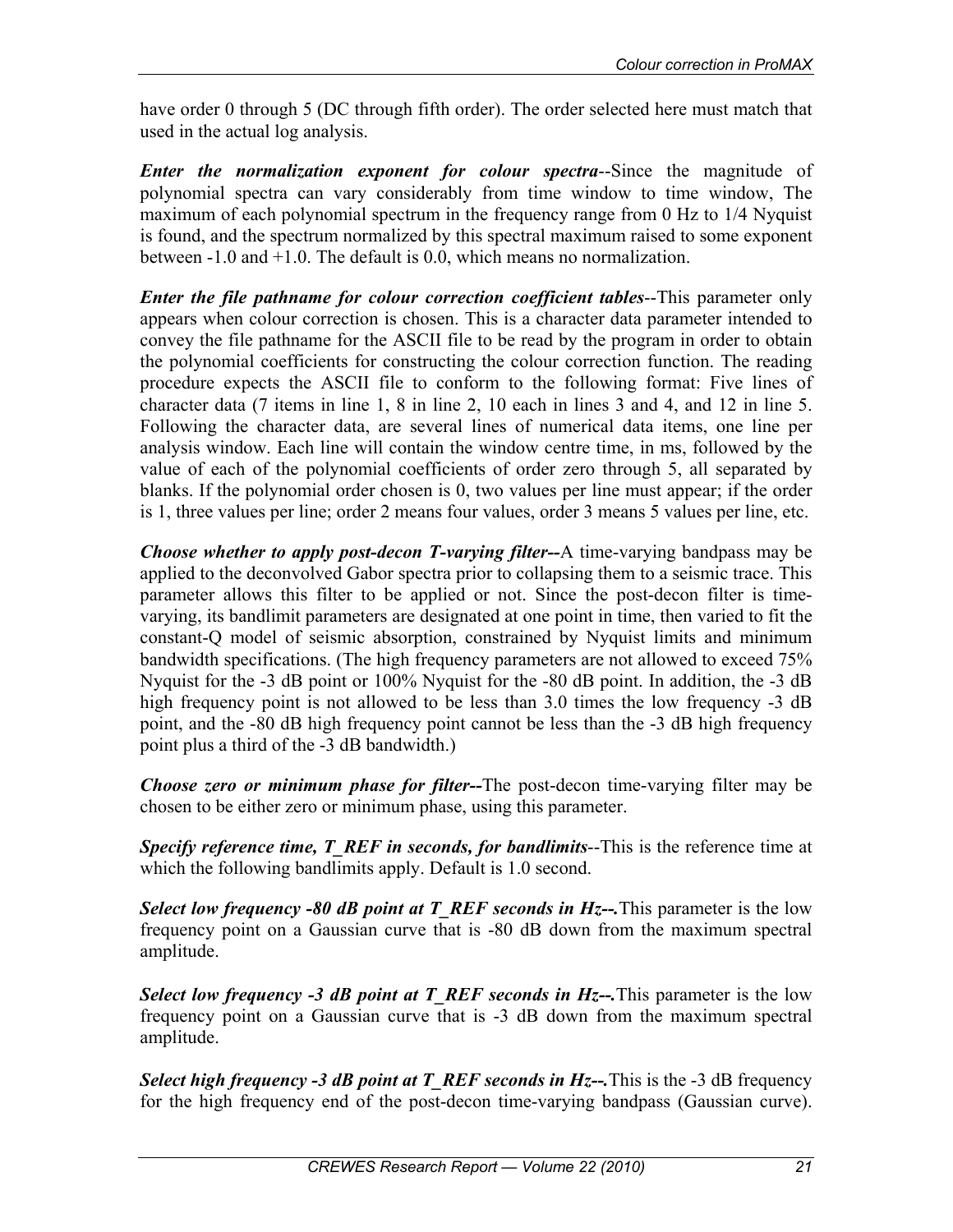*Select high frequency -80 dB point at T\_REF seconds in Hz--*.This is the -80 dB frequency for the high frequency end of the post-decon time-varying bandpass (Gaussian curve).

*Begin time in seconds for Q estimation or time-varying bandpass--*This parameter determines the time before which estimated Q factor is constant, also the time before which time-varying bandpass parameters are held constant.

*End time in seconds for Q estimation or time-varying bandpass--*This parameter determines the time after which estimated Q factor is constant, also the time after which time-varying bandpass parameters are held constant.

*Stability factor for spectral division operations*--This parameter determines the fraction of the maximum spectral magnitude to be added to all spectral magnitudes to prevent any division by zero. The same factor is used as an additive to the Q-factor pre-whitening, and it is used in the minimum phase computation for the post-decon time-varying bandpass filter. The default value is a safe option.

## **References**

G. Margrave, M. Lamoureux, D. Henley, P. Cheng

## **APPENDIX II**

## **Gabor surf consistent**

This module applies Gabor Deconvolution in a surface-consistent manner to a panel of seismic traces, trace-by-trace. Gabor deconvolution is a time-varying deconvolution whose operator adapts to the characteristics of the particular data captured by a timeoverlapped set of windows. Gabor surface consistent differs from its predecessors in that the decon operator derived from the first pass of a trace is split into an offset wavelet component, source wavelet component, receiver wavelet component, and Q-factor component. These components are stored according to their offset, source, receiver, and midpoint header values, respectively. Subsequent trace decon operators are summed into these offset, source, receiver, and midpoint arrays, also according to their associated trace header values. After all the traces in a line are read, the program begins a second pass through the trace file. During the second pass, averaged decon operator components are retrieved from the respective arrays according to matching trace headers, combined into a single decon operator for each trace, the phase computed (either zero or minimum phase) and the composite decon operator applied to the trace. Currently, the composite wavelet is the product of offset, source and receiver wavelets, divided by the Q-factor.

An experimental extension of the routine uses the second, and subsequent passes through the data set to iterate the estimated offset, source and receiver wavelet arrays by dividing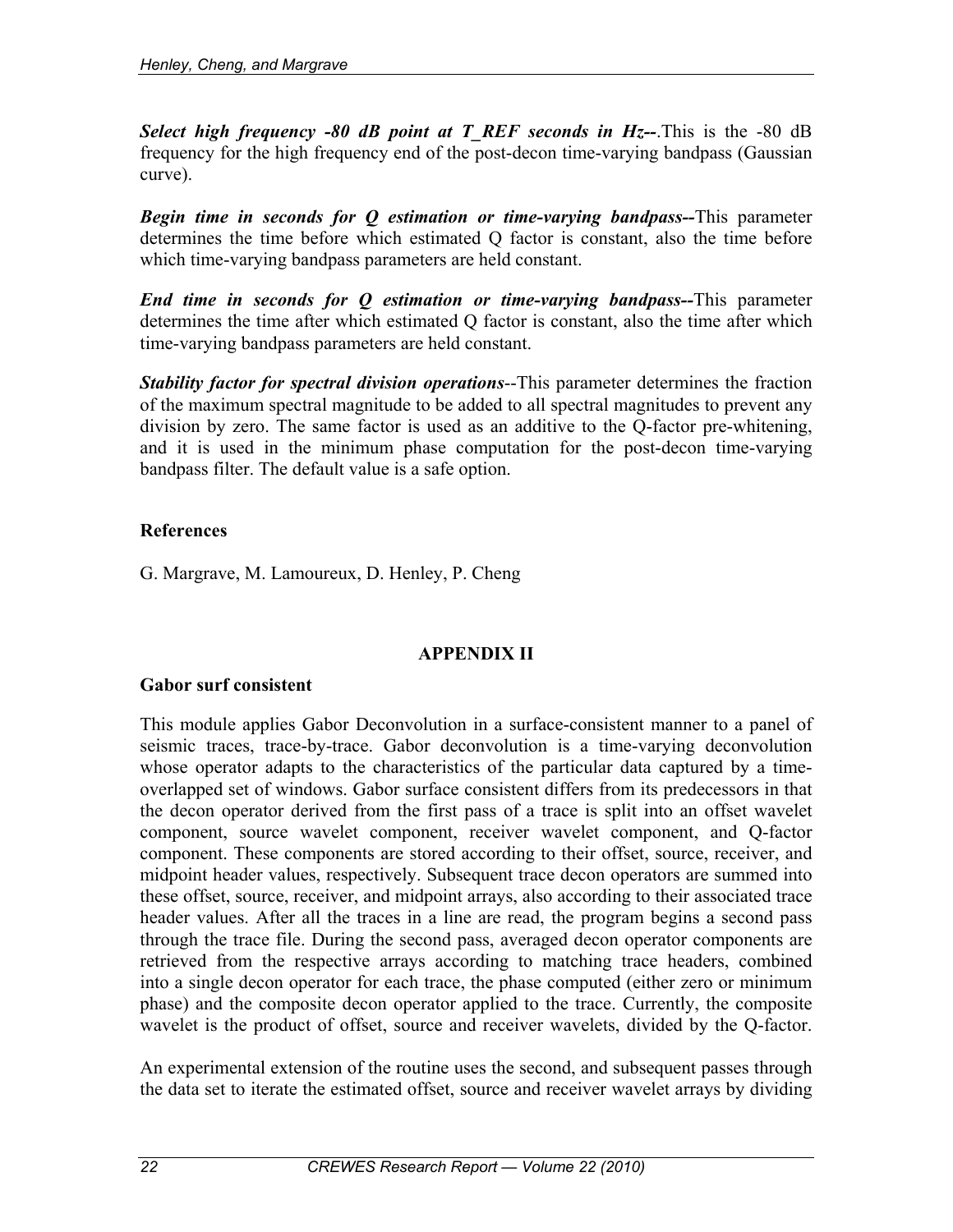products of pairs of the previous estimates for offset, source and receiver into the composite wavelet estimate from the current pass to obtain new estimates for offset, source and receiver wavelets. These estimates are summed into new offset, source and receiver wavelet arrays and accumulated for the whole line. Third and subsequent passes through the data retrieve the iterated offset, source and receiver wavelets for each trace, as well as the non-iterated Q-array and builds a composite deconvolution operator for each trace. In the current release, traces are output after the second pass and all subsequent passes, thus providing increasingly iterated versions of the surface-consistent deconvolved traces.

This experimental version of surface-consistent Gabor decon is experimenting with offset-dependence, placing it on a par with source and receiver dependence. As our ideas evolve, we may decide to fold it into the Q-factor instead. Currently, the "wavelet" magnitudes extracted from the input Gabor transform after hyperbolic smoothing are summed into arrays indexed by source surface position, receiver surface position, and source-receiver position difference (equivalent to absolute offset). This means that as ideas for incorporating offset-dependence are available, the offset-summed wavelet estimate will be immediately available for incorporation into the spectral arithmetic within the decon operator computation.

# **Updates**

This version of Gabor surface consistent is the first and has not been thoroughly tested.

A diagnostic mode has been added to the surface-consistent Gabor deconvolution module. In this mode, only diagnostic traces are output, no actual deconvolution is performed. Five kinds of diagnostics, all Gabor magnitude spectra, can be requested: 1)Raw Gabor spectra of input traces; 2)The residual raw Gabor spectra (after dividing out the Q-function); 3)The Q-function derived during hyperbolic smoothing; 4)The smoothed residual Gabor spectra used to estimate the wavelet, 5) The externally generated colour function. (see below).

A new release of gabor sc incorporates the ability to read an external ASCII file of polynomial coefficients, derived from fitting well log spectra, to construct a time-varying spectral colour function, and to apply the function to the deconvolution operator to compensate the deconvolution for the inherent shape of the well log spectrum. The colour function is applied prior to phase computation, in order to ensure that the phase of the deconvolution properly reflects that of the underlying earth spectrum. This release of gabor sc also allows the colour function to be computed and plotted, in diagnostic mode.

## **Theory**

Gabor deconvolution is based on the Gabor Transform, which is a way to analyse a seismic trace for time-varying spectral characteristics. Because this transform explicitly captures the non-stationary behaviour of a seismic trace, it constitutes a natural basis for its deconvolution. The deconvolution is applied in the frequency domain by performing a complex division of the Gabor Transform by the derived deconvolution operator. The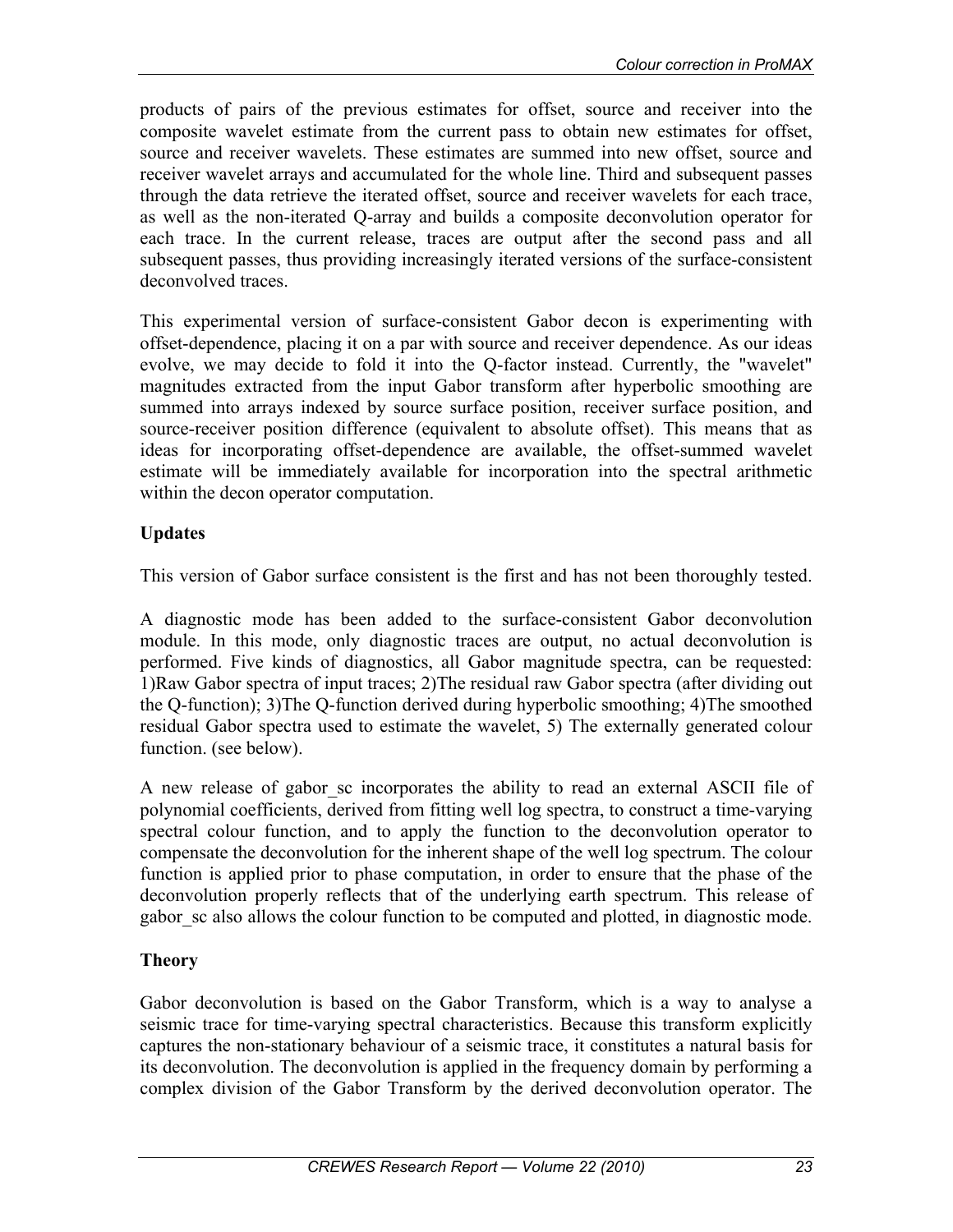time-dependency of the resulting array is removed by summing over the time-gate dimension of the array.

Surface-consistency is invoked for deconvolution anytime it is considered that the "wavelet" derived for each trace has particular features attributable to either the source location or receiver location, or both. Surface consistent arithmetic thus leads to more robust estimates for the parts of the deconvolution wavelet peculiar to its endpoints

## **Usage**

This version of Gabor deconvolution is intended for application to pre-stack data, since it specifically requires certain trace headers for its proper functioning. The input data may be source gathers, receiver gathers, or CDP gathers. The program must estimate memory requirements in the initialization phase and thus requires the existence of a database for any line submitted, from which it finds the total number of offsets, shots, receivers, and CDPs. Any line for which there is no pre-existing database must have one created using the 'Extract database files' function following the 'Disk data input'.

In order for the program to function properly, the 'Disk data input' which precedes it must have the "Read data multiple times" option set to "yes", and the number of iterations immediately below it set to 2 or more. If the data set is read twice, the output from the program will be the input traces deconvolved with the first-pass-estimated source and receiver wavelets. If the data set is read three or more times, the output will consist of the input traces first deconvolved with the source and receiver wavelets from the first pass, then the same input traces deconvolved with the source and receiver wavelets estimated by iteration. The complete data sets are distinguished from one another by the trace header 'DISKITER', which is set to '2' for the traces deconvolved by the first wavelet estimates and '3', (or more) for the traces deconvolved by the iterated wavelet estimates. This trace header thus allows several output data sets to be written as separate files, using, for example, an 'IF'--'ENDIF' loop to test the value of 'DISKITER'.

In diagnostic mode, the program reads input data gathers only once, so the "Read data multiple times" option in 'Disk data input' must be set to "no". In diagnostic mode, for every trace ensemble read, one diagnostic ensemble is output, with the following characteristics: Each input trace generates a complete Gabor spectrum, which consists of one magnitude spectrum for each of the analysis windows specified by the parameters. This means that for N overlapping analysis windows, N output traces will be generated for each input trace. Hence, the output ensemble has N times as many traces as the input gather. Although the output traces have as many samples as the input traces, only samples up to the Nyquist frequency are non-zero, so the output traces should be truncated externally, before writing to disk, to limit file size.

Since each input trace generates N diagnostic traces, a new trace header, TIMWIN, is introduced to help distinguish those traces--the time in ms associated with the centre of the analysis window associated with that trace. This header can be used to help sort the Gabor spectra externally for other types of display--for example, a display of local spectral changes in a single Gabor analysis window as a function of source position, and so forth. Any kind of trace ensemble can be input to Gabor\_sc, so diagnostics can be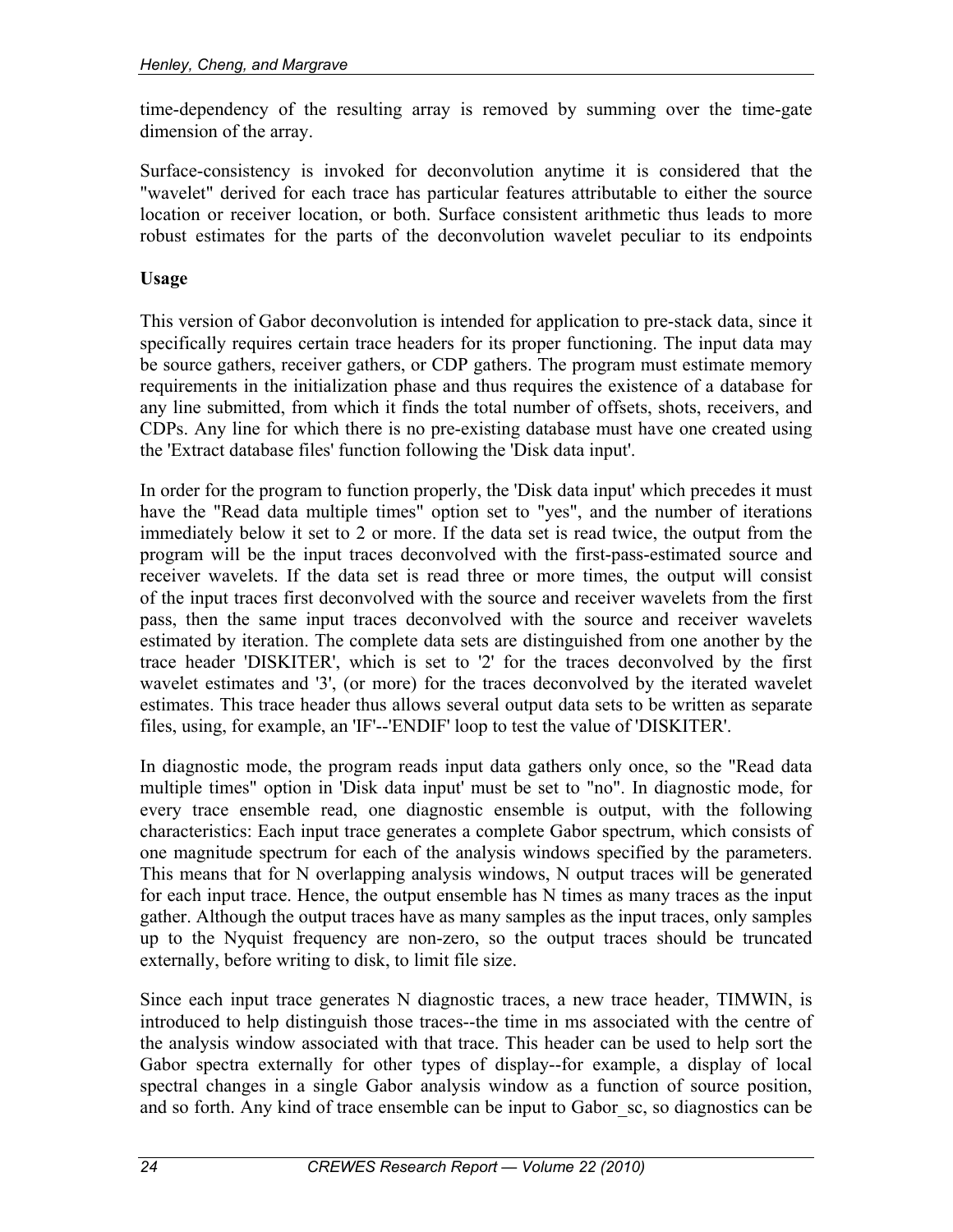generated as a function of source, receiver, midpoint, and offset, just by sorting the input data set externally before input. Of the five diagnostics available, displays of the Qfunction can help determine the proper corridor width for hyperbolic smoothing; while displays of the raw input trace residuals compared to the displays of smoothed residuals can help determine the proper smoothing parameters, in both frequency and time, for wavelet estimates. Finally, displays of the colour correction function (if one is constructed) can help diagnose any problems with the function (like negative values) which can cause computational issues in the deconvolution algorithm.

One useful way in which to utilize the diagnostic mode of this program is to place it immediately behind a previous run of Gabor deconvolution, (either Gabor2 or Gabor sc) in order to evaluate the effectiveness of the deconvolution. In this application, looking at the Gabor magnitude spectra of the raw input traces (actually the output from the previous decon) can help analyze the effectiveness of the decon parameters. In diagnostic mode, any or all of the smoothing parameters in gabor sc can be set to zero to assist in data analysis (Corridor width for hyperbolic smoothing, Wavelet smoothing window width (Hz), and Wavelet smoothing window length (sec)).

*Half-width of the analysis/synthesis window*--This is the half-width in seconds of the Lamoureux window functions used for analysis and synthesis of the data traces. Since the Lamoureux functions have a finite width between their zero amplitude points, the halfwidth is half the distance between the zero amplitude points, not the 1/e amplitude points as in Gaussian functions. A reasonable value is between 0.1 and 0.3 seconds.

*Window increment factor*--Lamoureux windows are properly overlapped and normalised if the start point (zero amplitude) of one window coincides with the centre of the preceding window, and the end point (also zero amplitude) coincides with the centre of the succeeding window. In order to keep this proper window normalisation, the increment between windows may be decreased only by applying additional properly overlapped sets of windows, offset from the original windows by increments evenly divisible into the original window width. Hence an increment factor of 2 generates an additional overlapped set of windows, offset from the original set by one fourth of the window width; an increment factor of 3 generates two additional overlapped sets of windows, the second and third offset from the first by 1/6 and 1/3 of the window width, respectively, and so forth. Proper normalisation is maintained by dividing the windowed data by the window increment factor, which is equal to the total number of unity-normalised sets of overlapped windows used to sample the data. Using a value greater than one appears to stabilise the result, particularly on noisy data.

*Factor to extend window before FFT--*This factor is applied to the window length to determine the actual length of the FFT used to analyze the windowed trace segment. The trace segment is extended by this factor, then further extended to the next largest power of two prior to the FFT. Default this unless you know what you're doing.

*Pad input traces before windowing*--This is a switch parameter which determines whether or not the input traces are padded before windowing, to diminish end effects. If this switch is set to true, the following parameter is used to determine the length of pad to be added to both beginning and end of the traces. The pad values are random noise whose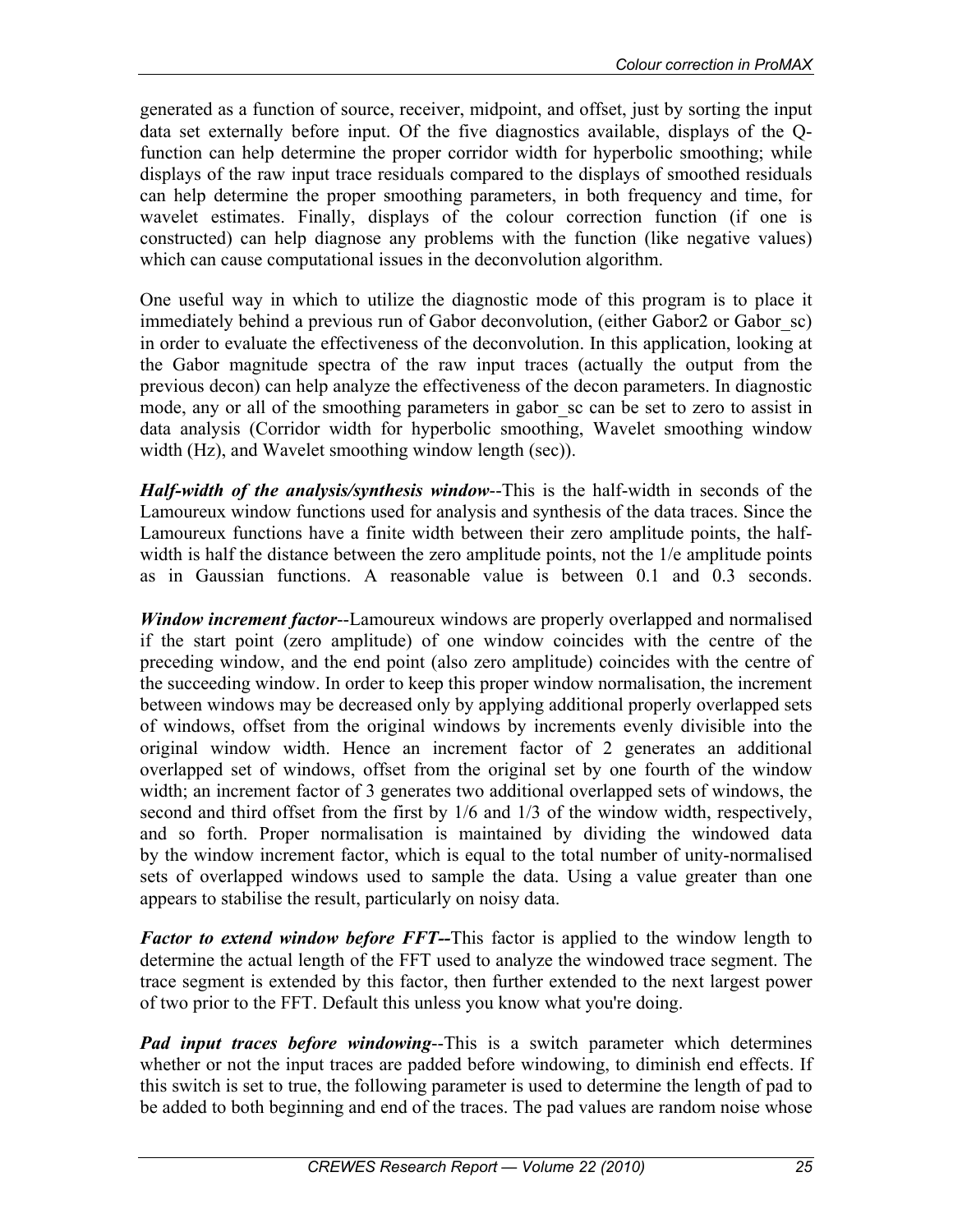level is set to -300 dB of the rms amplitude level of the current trace, in order that windows never encounter an all-zero trace segment. Default this value unless you know what you're doing.

*Fraction of window width for trace padding--*If the switch above is set to true, this parameter is used to determine the number of pad values to append to either end of the trace. The recommended value is more than half a window width, to move end effects off the visible seismic trace. Default this value unless you know what you're doing.

*Slope exponent for Lamoureux window function*--This integer is used as an exponent in the computation of the values of the Lamoureux window. Its default value of 2 is a safe choice. Larger values can lead to window artifacts under conditions of high noise, low signal level, and small window overlap.

*Application exponent for analysis window*--Prior to being applied to the input trace, the values of the analysis window function are raised to this power (actually a root, since the value must be .LE. 1.0). The values of the synthesis window function are then raised to the complementary power (1.0 minus application exponent). A value of 0.5 applies a square root window to both analysis and synthesis; one applies a full strength analysis window and no synthesis window; zero applies no analysis window function and a full strength synthesis window. The default value here is safest.

*Choose type of spectrum for wavelet estimate*--This parameter chooses whether the Fourier Transform or the Burg algorithm is used to compute the spectral magnitudes used to construct the deconvolution operator. The Burg algorithm is somewhat slower than the FFT, if used with many coefficients. This type of spectral analysis is best suited to source wavelets with known prominent frequency peaks.

*Number of coefficients for Burg spectrum*--This parameter only appears if Burg spectra are used in the decon operator. In general, the more coefficients, the more detail the Burg spectrum contains. Since the spectra are smoothed to obtain the decon operator, a small number of coefficients (3-5) will often be more effective than a larger number (10) and will run somewhat faster as well. Using a small coefficient number is similar to applying more smoothing, so the spectral smoothing parameters below can be smaller in this case.

*Choose minimum or zero phase deconvolution*--While a minimum phase decon would be the norm here, zero phase can be chosen, and it takes less time to construct the operator.

*Choose corridor width of hyperbolic smoothing in Hz-sec*--This parameter determines how much smoothing occurs in the constant time-frequency method. A wide corridor applies more smoothing, forcing more of the time-dependency into the subsequent wavelet estimation. A value of 10 to 30 Hz-sec is reasonable for many data.

*Wavelet smoothing window width in Hz*--Determines the number of spectral magnitude points to be smoothed in frequency. A value of 10 Hz is a reasonable starting point. A smaller value will help deconvolve monofrequency noise components (like 60 Hz)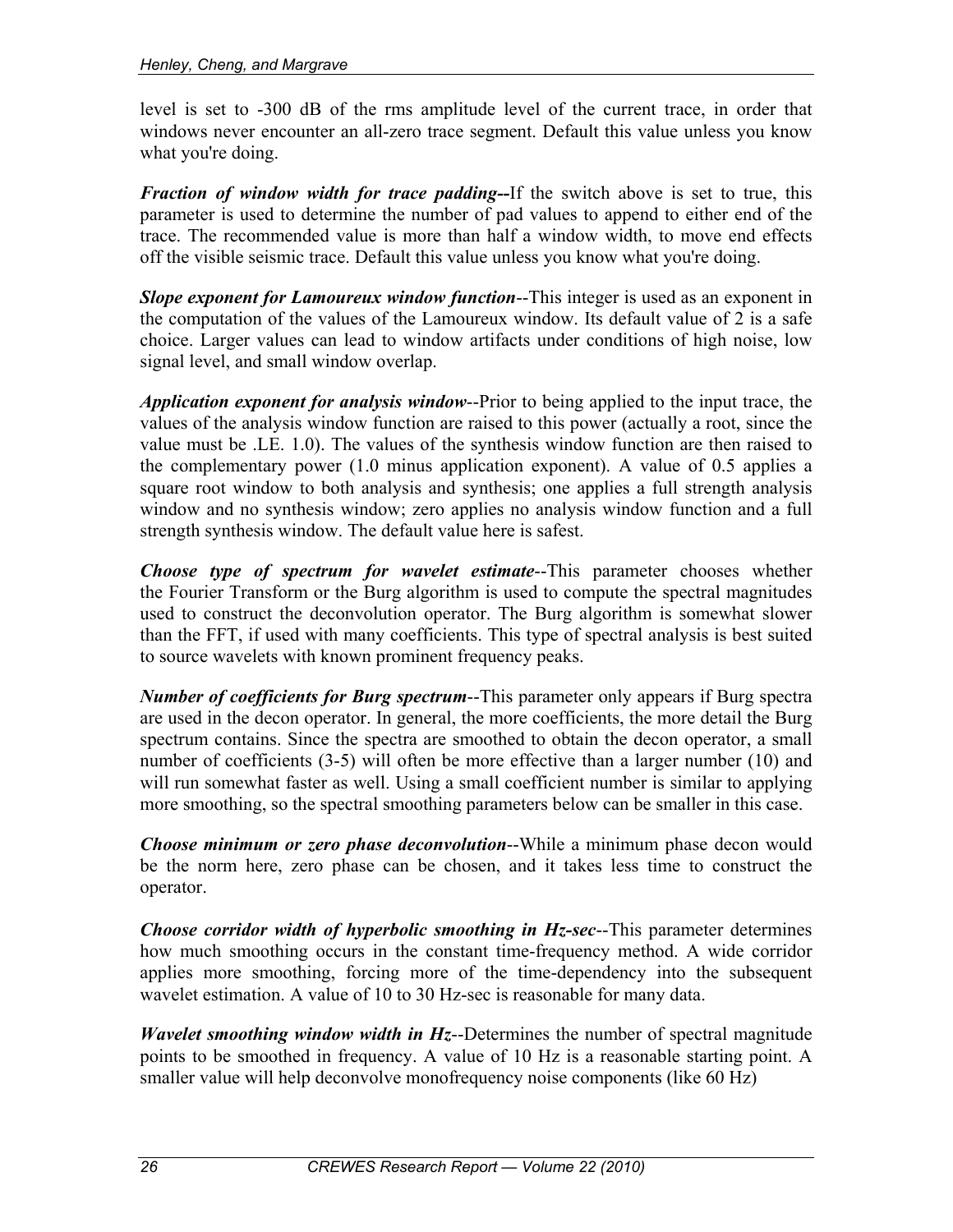*Wavelet smoothing window length in seconds*--Determines the number of spectral magnitude points to be smoothed in time. A reasonable value is one to two times the window half-width (first parameter).

*Choose whether to apply colour correction*--This is a switch parameter, which selects whether or not gabor sc applies the colour correction procedure or not. If "apply colour correction" is chosen, four more parameters are displayed.

*Enter the number of windows used to analyze well log*--This parameter is just the number of time windows used to fit polynomials to the well log spectra. This parameter is only shown if colour correction is chosen by the previous parameter.

*Enter the time in ms to shift each time window*--If the well log analysis windows are designated by begin time, then this parameter can be used to shift the analysis results to the window centre times, which is what gabor\_sc expects. This parameter is only shown if colour correction is chosen by the previous parameter.

*Enter the order of the polynomial used to fit the well log--Colour analysis is based on* fitting a polynomial series to the spectrum of the portion of well log in each analysis window. The polynomial can have order 0 through 5 (DC through fifth order). The order selected here must match that used in the actual log analysis. This parameter is only shown if colour correction is chosen by the previous parameter.

*Enter the normalization exponent for colour spectra*--Since the magnitude of polynomial spectra can vary considerably from time window to time window, The maximum of each polynomial spectrum in the frequency range from 0 Hz to 1/4 Nyquist is found, and the spectrum normalized by this spectral maximum raised to some exponent between -1.0 and +1.0. The default is 0.0, which means no normalization.

*Enter the file pathname for colour correction coefficient tables--*This is a character data parameter intended to convey the file pathname for the ASCII file to be read by the program in order to obtain the polynomial coefficients for constructing the colour correction function. The reading procedure expects the ASCII file to conform to the following format: Five lines of character data (7 items in line 1, 8 in line 2, 10 each in lines 3 and 4, and 12 in line five. Following the character data, are several lines of numerical data items, one line per analysis window. Each line will contain the window centre time, in ms, followed by the value of each of the polynomial coefficients of order zero through 3, all separated by blanks. If the polynomial order chosen is 0, two values per line must appear; if the order is 1, three values per line; order 2 means four values, order 3 means 5 values per line, etc. This parameter is only shown if colour correction is chosen by the previous parameter.

*Begin time in seconds for Q estimation*--This parameter determines the time before which estimated Q factor is not computed.

*End time in seconds for Q estimation*--This parameter determines the time after which estimated Q factor is not computed.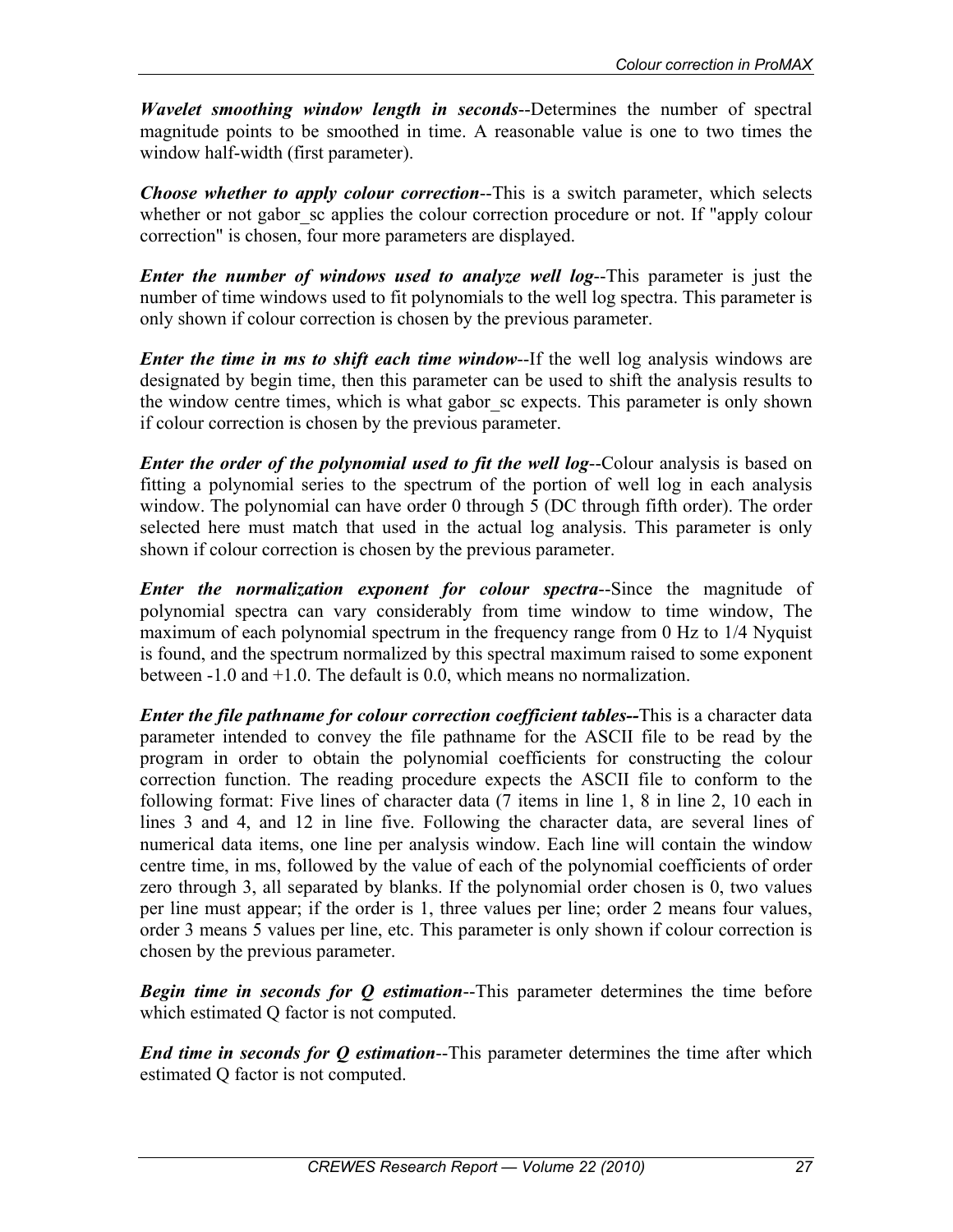*Stability factor for spectral division operations*--This parameter determines the fraction of the maximum spectral magnitude to be added to all decon operator spectral magnitudes to prevent any division by zero. The default value is a safe option.

*Diagnostic switch*--This parameter, normally zero, is the switch that enables diagnostic output from the input data, rather than deconvolution. Setting the parameter to one invokes the diagnostic mode and enables the following parameter.

*Diagnostic descriptor*--This parameter is displayed only if "Diagnostic switch", above, is set to one. There are four possible values: 1 means output the raw Gabor magnitude spectra for the current trace; 2 means output the residual Gabor magnitude spectra after dividing out the Q-function and smoothing; 3 means output the Q-function for the current trace; 4 means output the residual raw Gabor magnitude spectra after dividing out the Qfunction; and 5 means output the colour correction function constructed from the polynomial coefficient table read in from an ASCII file. The latter selection only works if the colour correction switch above has been selected to perform colour correction.

## **References**

G. Margrave, M. Lamoureux, D. Henley, C. Montana, P. Cheng

## **APPENDIX III**

Below is an example of an ASCII file acceptable for reading by Gabor<sub>2</sub> or Gabor sc. Note that since the header information is read as character data, the number of lines of header data must always be 5, and the number of "words" (groups of characters) separated by blanks, in each line must always be the same for each line: 7 for line 1; 8 for line 2; 10 each for lines 3 and 4; and 12 for line 5. A "word" can be any combination of from 1 to 24 characters. The data lines immediately follow the header lines and must have  $N + 2$  real values per line, where N is the order of the polynomial used to fit each spectrum. The first value in each line is the time in ms of the beginning of the analysis window for a particular spectrum, and the subsequent values are the  $0^{\text{th}}$ ,  $1^{\text{st}}$ ,  $2^{\text{nd}}$ ,  $3^{\text{rd}}$ , etc. order polynomial coefficients for that spectrum. The number of lines of data (polynomial spectra) must be greater than or equal to the parameter in Gabor<sub>2</sub> or Gabor sc describing the number of analysis windows used for the well log. While the file below has blank lines for clarity, these should not be present in the real file. The example below shows only the first five of over 100 data lines:

Reflectivity Color parameters for well log: 1409.las

Parameters of Gabor window: width(s): 0.1 increment(s): 0.01

Freqency band for polynomial fit: 0 Hz to 250 Hz

Log start time (sec): 0 order of polynomial fit: 3

Normalization of polynomial coefficients: No.  $\# \# \# \# \# \#$ 

0.0000000e+000 -2.0743970e-003 1.1441207e-003 -6.7666027e-006 1.1363209e-008